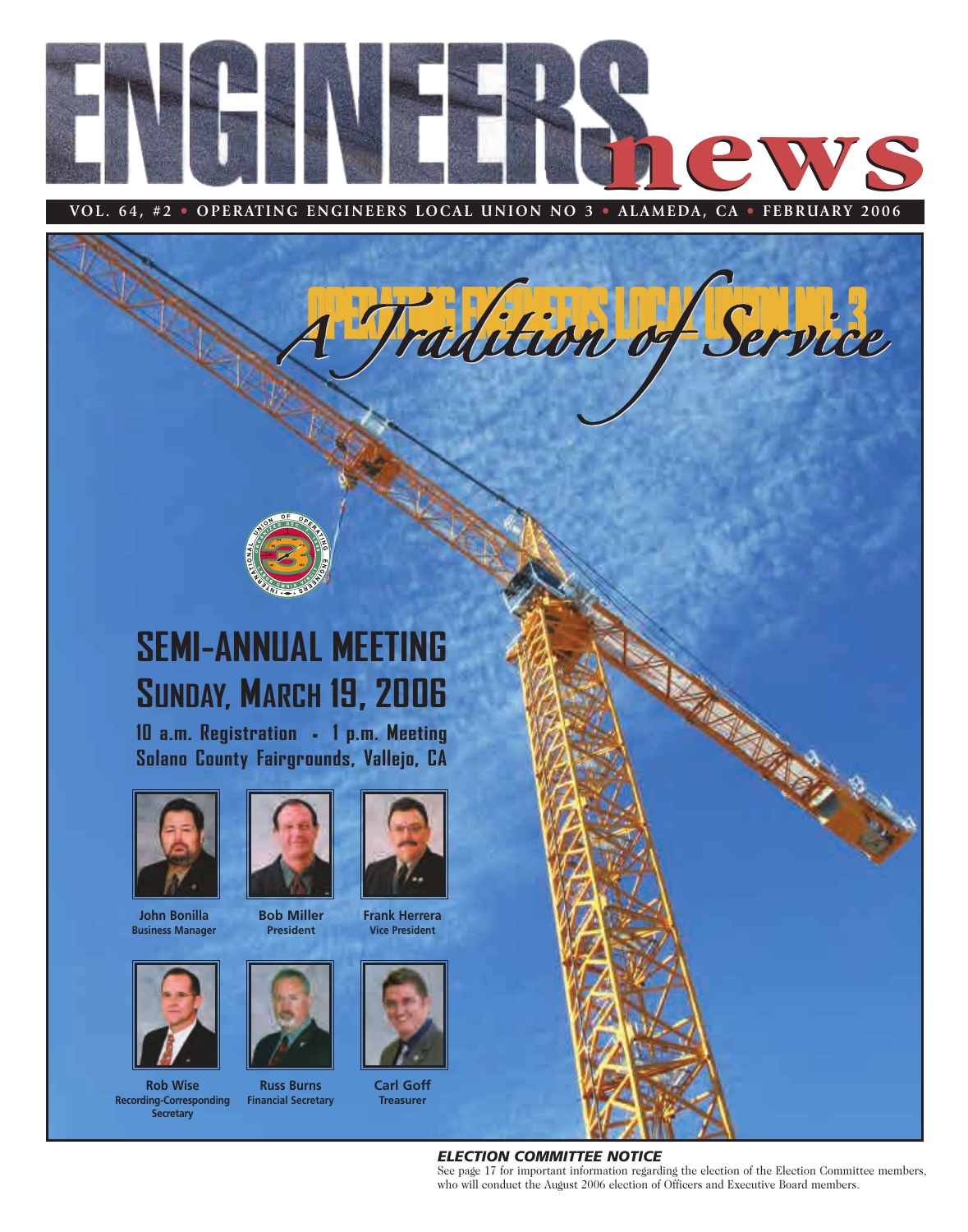

# **For The Good & Welfare**

By John Bonilla, Business Manager

# Offensive strategies continue *ON THE JOB: Crane Operators at Northstar. . . . . 10*

I've got good news to report this month in critical areas affecting our membership. As always, good news – especially regarding Gov. Schwarzenegger – is often temporary and fleeting, but I will back his decisions as long as they are smart ones. I do caution that political victories are fleeting and short-lived. We must forever keep our nose to the grindstone in this current political environment. Two crucial areas, transportation funding and health care, have been positively affected.

#### **Budget includes Prop. 42 funding, advance repayment**

Gov. Arnold Schwarzenegger recently announced his 2006-2007 Budget Proposal to fully fund Proposition 42 and send the state sales tax paid on gasoline purchases to fund vital transportation projects. In addition, he will call for advance repayment of outstanding loans of previous Prop. 42 funds in the amount of \$920 million, to address the ongoing state budget deficiency. This will relieve the following year's budget of that obligation and is a key element of taking steps now to address projected deficits in future budget years.

We look forward to working with the governor's administration and the legislature to adopt these important transportation priorities in the coming year.

#### **Prop. 42 fix initiative**

Since the special election in California, Local 3 has wasted no time in getting on the offense. The unions of the Basic Crafts Alliance and the California Alliance for Jobs filed draft initiatives with the State Attorney General's Office designed to close the loophole, which has allowed the diversion of Prop. 42 funds. We need a voter-approved Prop. 42 fix initiative to safeguard what is ours from ever being taken again.

We've begun the petition-gathering process to qualify the measure for the November 2006 ballot. We'll be calling on all Local 3 staff and members to help us secure the signatures needed to make this happen. Stay tuned for further updates in *Engineers News* and from your district representatives.

#### **Health care crisis: Local 3 gets informed**

In 2003, the union and the rest of the nation faced a tough predicament: Health care costs were rising at an alarming rate, wreaking havoc on precious Trust Fund reserves. In March 2004, Local 3 set out to educate its membership on the costly national health care crisis and provide an update on changes made to the union's health and welfare benefits plan.

These changes, along with the actions taken by the Local 3 membership, have stabilized our funds today; however, the health care crisis is still a concern and continues to affect millions. A 5 percent to 6 percent increase in costs is expected over the next year.

As is usually the case in the face of strife, Local 3 does not sit and wait. We are offering a new *Health News* insert in the *Engineers News* each month with tips and information on how each member can access personal power in addressing the health care crisis. We are researching costsaving methods in prescriptions and hospital visits and working on educating the membership though district meeting presentations.

At the same time, we are working to protect and preserve your pension benefits. Pensions, as you are aware, have become a nationwide issue. Your plan is among the very best. However, this administration has had to face the consequences of low investment returns during the past five years, especially 2000-2002, and low interest rates. For almost two years now, we have been addressing these retirement issues and will continue to do so in the coming months. We've instructed our actuarial consultants to propose pension plan design changes to guarantee the security of our retirement plan. In consultation with the pension trustees, they are formulating several options that will be presented for your consideration in the round of district meetings beginning March 2.

Until then, however, let me assure you that our consultants inform us that our plan is still among the best of its kind, and there is no risk whatsoever to the pensions of our current retirees.

The spring presentations will be ready for viewing during our district and retirees' meetings from March 2 – May 18. I encourage everyone to attend these meetings with your spouse. We will be covering a wide variety of topics, including our union's finances, a dues reduction proposal, as well as updates on our health and welfare and pension plans, as previously mentioned. The March edition of *Engineers News* will also be devoted to these important topics.

I realize that every month, I throw a lot of information and numbers at you. I realize that health care and political updates are complicated and ever-changing, but so is the current political and social environment of this great union. Therefore, we must work together to understand all the issues at hand, so that we can be prepared and pro-active. The general theme continues: Local 3 is active, informed and determined to get the issues and set them straight for our membership. Only with your help are we able to do this. There will always be more ahead regarding infrastructure funding and health care. We continue forward with informed strategies, and we won't ever leave you in the dark.



## **Contents**

| Industry News 5                 |
|---------------------------------|
|                                 |
|                                 |
|                                 |
|                                 |
|                                 |
|                                 |
| Crane Operators at Northstar 10 |
|                                 |
|                                 |
|                                 |
| Meetings and Announcements 15   |
|                                 |
|                                 |

#### OPERATING ENGINEERS LOCAL UNION NO. 3

| Frank Herrera Vice President    |
|---------------------------------|
| Rob Wise Rec. Corres. Secretary |
|                                 |
|                                 |
|                                 |

#### ENGINEERS NEWS STAFF

| Heidi Mills Managing Editor                        |  |
|----------------------------------------------------|--|
| Mandy Jessup Associate Editor                      |  |
| Dominique Beilke  Art Director                     |  |
| Duane Beichley Media Coordinator                   |  |
| Cindy Tuttle Political & Public Relations Director |  |

FIND US ON THE WEB AT www.oe3.org

Engineers News (ISSN 176-560) is published monthly by Local 3 of the International Union of Operating Engineers, AFL-CIO; 1620 South Loop Rd., Alameda, CA 94502. Periodical postage paid at Alameda, CA and additional mailing offices. Engineers News is sent without charge to all members of Operating Engineers Local 3 in good standing. Non-member subscription price is \$6 per year. POSTMASTER: Send address changes to Address Change, 1620 South Loop Rd., Alameda, CA 94502.

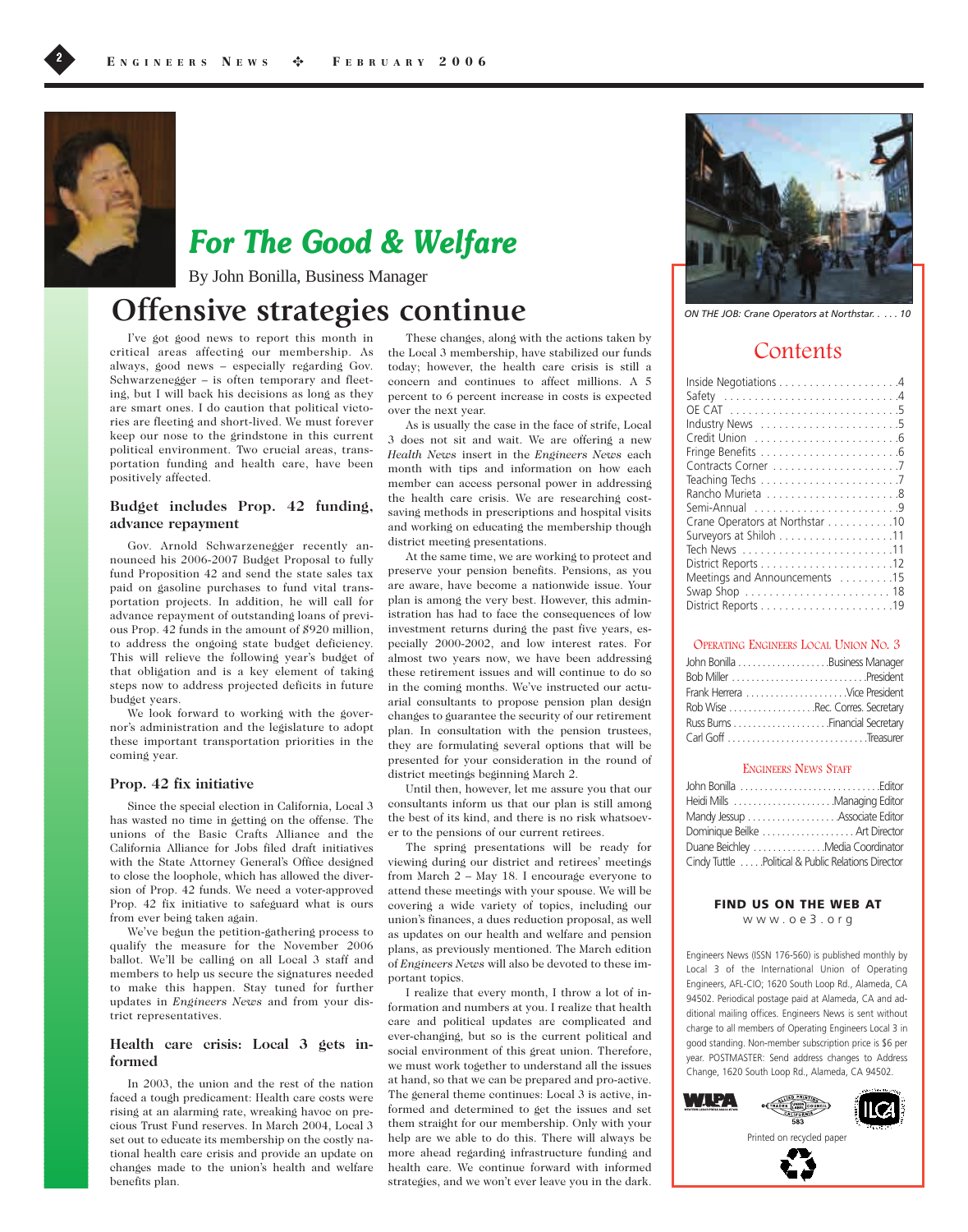## **In the News**

# **Come one, come all**

*District Meetings: March 2 – May 18*

This year's annual spring presentations will cover a wide variety of topics to give you an unprecedented, in-depth look inside Local 3. All members are encouraged to attend the spring presentations at the March 2 – May 18 district and retiree meetings. Don't forget to bring your spouse with you!

• • •

## **Freeways are safe thanks to Caltrans' Kershner**

Heroes stand out in all manner of ways. Unit 12 OE3 Caltrans Maintenance Worker Richard D. Kershner is a hero in one such way. In December, he rescued a kitten while performing a regular highway



maintenance cleanup near I-80. He was picking up debris near homeless shelters and happened upon a kitten trapped behind a fallen branch. He approached the kitten, cleared away the branch and found a follower in the female cat. Now the rescuer and rescued are inseparable, and Richard has appropriately named the cat Freeway.

*Caltrans six-year Maintenance Worker Richard D. Kershner and Freeway pose for a picture. Kershner rescued the struggling kitten this past December.*

• • •

## **Work expected to shift from private to public**

The work picture in California is expected to shift from the private sector to the public sector in 2006. Indicators include rising interest rates, which will slow private-sector building, and Gov. Arnold Schwarzenegger's huge public works proposal announced Jan. 5 during his third State of the State address. The governor pledged bipartisan cooperation to embark on a \$222 billion building program to upgrade long-neglected public facilities and prepare for further population growth. "We will need more roads, more hospitals, more schools, more nurses, more teachers, more police and fire, more water, more energy, more ports. More, more, more," Schwarzenegger said. Again, this is the expected economic forecast. Stay tuned for further developments.

#### • • •

#### **New year, new columns**

Both Financial Secretary Russ Burns and Treasurer Carl Goff will be writing columns for *Engineers News* in 2006, beginning this month. Be sure to check out these new columns on pages 5 and 7. The other new column for the new year is "Teaching Techs," written by Paul Schissler of the Northern California Surveyors Joint Apprenticeship Committee (NCSJAC). Look for it on page 7.



By Bob Miller, President

# **Worker pensions under attack!**

It seems like hardly a week goes by that I don't pick up a newspaper or turn on the TV or radio and get a story about worker pensions being attacked. When I first started working, employers took great pride in providing decent benefits and pensions for their workers. Now it seems more and more employers want to turn their backs on the very workers that made their businesses a success. Fortunately, most union members still have retirement benefits. In fact, 79 percent of union members are covered by pension plans, compared with only 44 percent of non-union workers.

Most union-negotiated pension plans, including Local 3's plans, are defined-benefit pensions. These plans guarantee retirees a fixed monthly income for life. Since 1978, the number of defined-benefit plans has fallen from 128,041 to only 26,000 today. According to the U.S. Bureau of Labor Statistics, only 21 percent of all workers in the private sector have defined-benefit retirements. So, you can clearly see the "union advantage" enjoyed by Local 3 members, when it comes to retirement benefits.

I want to caution you: Don't be fooled by stories about the great retirement benefits offered by 401(k) plans. A 401(k) plan is not a retirement plan. It is a salary-savings plan. It requires a worker to make a defined contribution to the plan. This amount is sometimes matched by the employer. This type of plan shifts investment risk and responsibility to the worker. It typically reduces employer costs. Unlike your defined-benefit plan, these plans do not guarantee a participant anything. In addition, they are not insured by the Pension Benefit Guarantee Corporation. If the participant's investments go in the tank, so does his/her benefit. You also need to know that a 401(k) is only as good as the money you have in it at any point in time, not just what's in it when you retire.

Over the past few years, thousands of retired workers have been forced to return to work because of  $401(k)$  account losses. In the last five years, they've been hit hard by declines in the stock market. By now, they know that their 401(k) wasn't as good as their employer had told them. Many of them didn't understand that their plan didn't guarantee them anything. Unfortunately, for most, it's too late to do much about it. They can only try to hold on and hope that their investment returns will eventually improve.

Business Manager John Bonilla and his team of officers understand how important your retirement benefit is for your family's financial future. It's a responsibility that we take seriously. We are working hard to ensure that your plan remains among the best anywhere. We're looking at the plan with some of the nation's best investment managers, actuaries and fund consultants to see if any fine tuning is necessary. We've set performance benchmarks for these consultants, and we're holding them accountable. We're absolutely committed to keeping your retirement safe and secure.

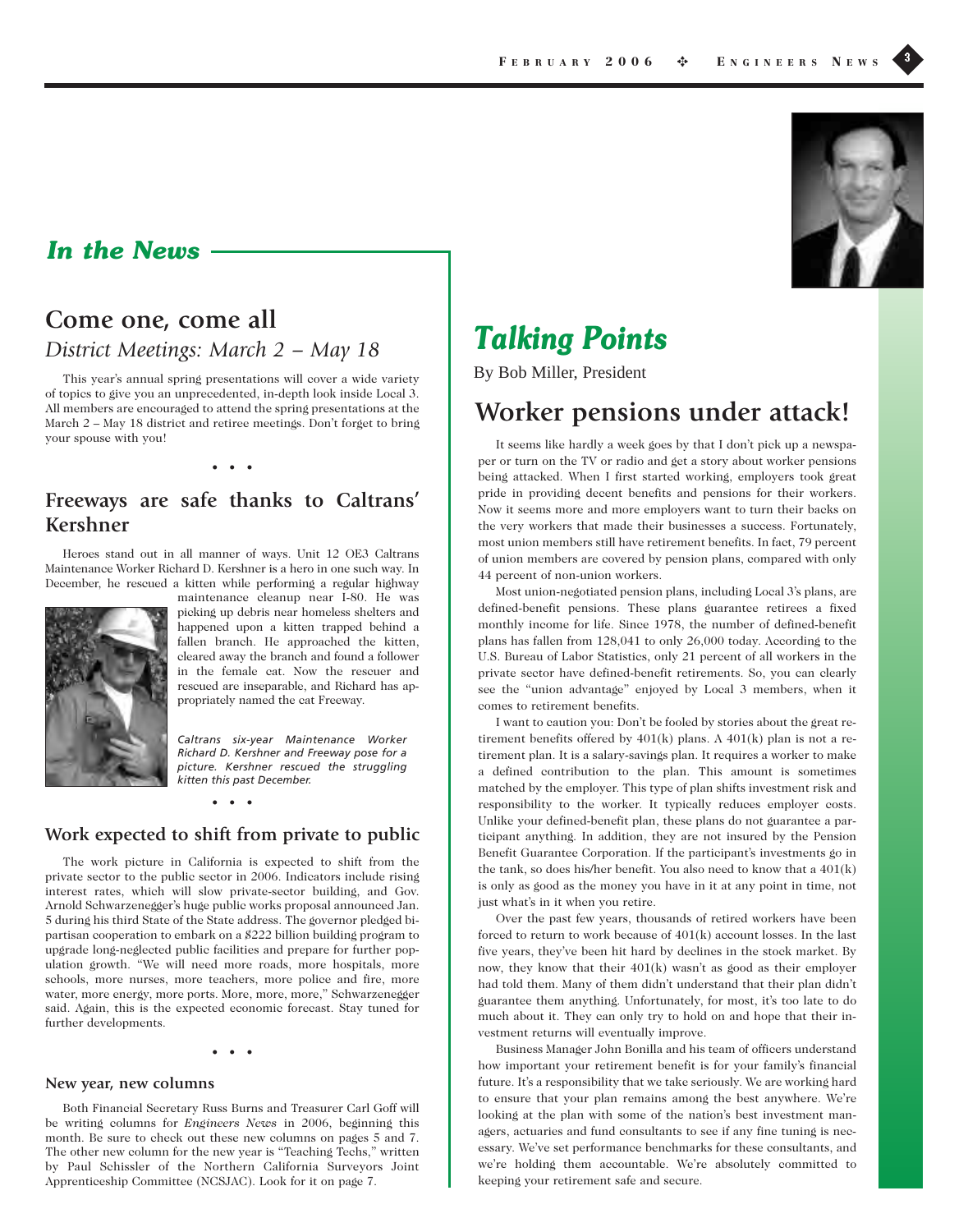

## **INSIDE NEGOTIATIONS**

By Frank Herrera, Vice President

# **The race forward**

My purpose this month is twofold: I would first like to discuss the past year's history of agreements and get you up-to-date on the current issues at the negotiating table, including the rock, sand and gravel industry and the satellite training center at the Yuba Goldfields. Then, I would like to shed some light on the purpose of the Grievance and Market and Geographic Area committees in light of their recent elections at the quarterly district meetings.

2005 reflects in my mind as a year of improved agreements, and this administration is committed now and always to improving your standard of living and working conditions. The four-year extension to the Master Agreement reflects increases that are unprecedented. We are able to negotiate these increases because of your skills and hard work and because of the employer-union relationship that this administration has achieved through a cooperative attitude from both sides of the table. Last but not least: Membership support is key to our success in these and all areas.

#### **Negotiation news and current events**

Because we don't have a Master Agreement for rock, sand and gravel, your officers have been busy negotiating individual agreements in the districts:

Redding District 40: Officer-in-Charge Russ Burns and his team have done very well in negotiating improvements to all the existing rock, sand and gravel agreements in that area.

Yuba City District 60: District Rep. Dan Mostats, his crew and I have made considerable progress with all the signatory material producers in the area.

Sacramento District 80/Stockton District 30: This past year, Teichert's main rock, sand and gravel agreement expired, which covered four plants in Sacramento District 80 and one in Stockton District 30. This agreement is also a multi-craft agreement, which consists of Operating Engineers, Laborers and Teamsters. Local 3 chaired the negotiations for all the crafts. In the end, Local 3 members overwhelmingly ratified a four-year agreement with economic increases of \$9 per hour, and the Teamsters and Laborers received favorable increases as well.

Fresno District 50: We negotiated an agreement with Vulcan Materials, which includes three facilities. We made extensive improvements to the agreement that was overwhelmingly ratified by the members.

Upcoming negotiations in the rock, sand and gravel industry are as follows: In the Bay Area, Lone Star Industries, now owned by Cemex from Mexico, has several contracts up for renewal this year. Cemex is new to us, but we've had a good relationship with Lone Star for more than 30 years, and it's our intent to continue the relationship in a positive manner.

Teichert Materials in Tracy is up for renewal this year, as is Teichert Pre-cast, which is a multi-

union agreement. I look forward to chairing these agreements, and I'm confident we will have another good year for contract negotiations in all our related industries.

We continue our efforts to establish a satellite training center in the Yuba Goldfields. The Texasowned Western Aggregates corporation continues to try and distort our efforts by initiating red tape through its political ties with the Bush administration. We remain confident we will break ground this year.

I believe we achieve these kinds of increases and bargaining improvements because of our members' skills, participation and support and the cooperative employer relationship this union administration has achieved.

## **Grievance Committee and Market Geographic Committee information**

Regarding the recent committee member elections, every year our Grievance Committee and Market Geographic Committee members are elected by the membership in their respective districts. Every Wednesday night, the Grievance Committee conducts union business in the district – politics, endorsements, grievances and so forth. Each district presents their monthly recommendations to the Executive Board. The system works well, and I take my hat off to those who sit on that committee.

The Market and Geographic Area Committee also plays an important role in the operation of this union. I can reflect back to the early nineties when several A.G.C. employers from Sacramento called for a meeting to discuss the area market with – at the time – new District Rep. John Bonilla and his young Sacramento staff. A.G.C. claimed they could not get work in the private market because their labor costs were too high. They demanded we cut our package to 70 percent, and if we did not give them relief, they would be forced to go non-union. Our saving grace was the Market and Geographic Committee. Because of their input and analysis, we were able to come to an agreement that when the employers were bidding private work and could prove there were non-union bidders on the bid list, they could petition the committee for relief. If they were successful in the bid, they were authorized to pay the wages and fringes agreed to by the committee for that specific project. When relief was given, fringes were always 100 percent and wages varied from 80 percent to 90 percent. This procedure has been used throughout the valley. Today, Local 3 maintains the market share for private work in the valley and such gains are due, in part, to this committee's work and the contributions of the membership.

The main theme running throughout these updates and improvements in negotiations is that nothing is possible without member input and support. On behalf of your officers and myself, we thank you for making this union what it is. May we continue on in the race forward.



**SAFETY** By Guy Prescott, Safety Director

# **Winter safety training courses**

The 2006 winter safety training courses are available for signup. This winter we are offering a traditional 40-Hour Hazardous Waste Site Operator Training Course, an Eight-Hour Hazardous Waste Site Refresher Course, an OSHA 10-Hour Construction Site Worker Course and an OSHA 7600 Disaster Site Worker Training Course. The OSHA 10-Hour Course is a prerequisite for the Disaster Site Worker Training Course. Contact the host district dispatcher or the Rancho Murieta Training Center (RMTC) to signup for classes.

All classes start at 8 a.m.

#### **OSHA 10-Hour Construction Site Worker Course**

Jan. 30-31 RMTC Feb. 6-7 Salt Lake City District 12

## **OSHA 7600 Disaster Site Worker Training Course (OSHA 10-Hour Construction Site Worker Course must be completed before attending this class)**  Feb. 1-2 RMTC Feb. 8-9 Salt Lake City District 12

### **40-Hour Hazardous Waste Site Operator Training Course**

Jan. 30-Feb. 3 RMTC

Feb. 6-10 Salt Lake City District 12

### **Eight-Hour Hazardous Waste Site Refresher Course**

| Jan. 31  | RMTC                       |
|----------|----------------------------|
| Feb. 3   | RMTC                       |
| Feb. 7   | Salt Lake City District 12 |
| Feb. 10  | Rohnert Park District 10   |
| Feb. 10  | Salt Lake City District 12 |
| Feb. 25  | Fresno District 50         |
| March 4  | Redding District 70        |
| March 11 | Oakland District 20        |
| March 18 | Rohnert Park District 10   |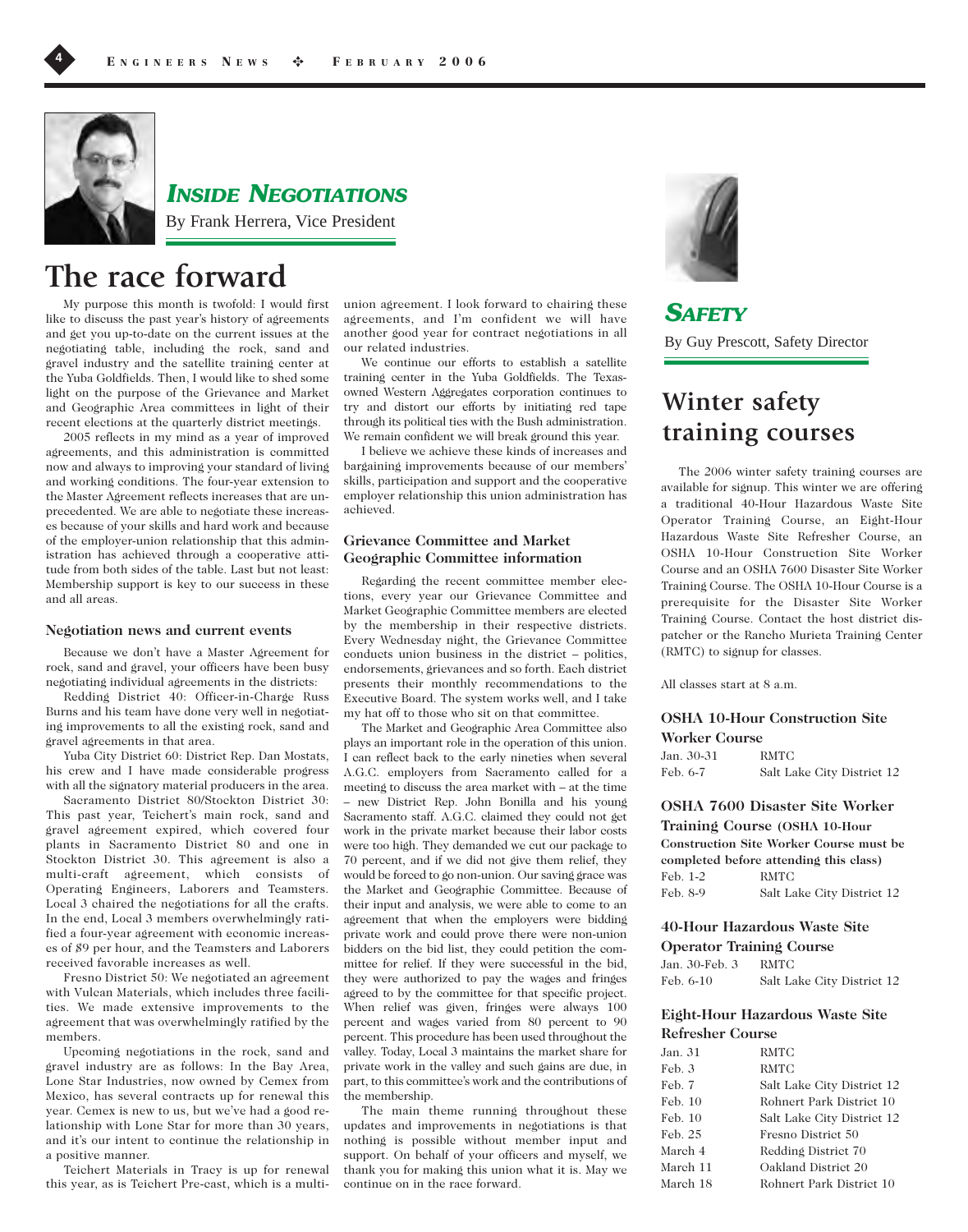

**OE CAT** By Cindy Tuttle, Political Director

# **The future holds a fight**

I wish we were given the powers of a crystal ball to tell us with certainty what's at stake for working people in 2006. But there's very little mystery in Schwarzenegger's agenda or his most current attacks on labor. It's not difficult to prophesize that the Schwarzenegger administration is regrouping after the defeat of his special election to find ways to dilute our precious resources to make his re-election easier.

Proposition 226 co-author and Orange County Lawyer Mark Bucher is in cahoots with Schwarzenegger, having recently filed two initiatives that closely resemble the older proposition we fought so hard to defeat, Prop. 226, which would have required the written consent of public and private-sector union members to use our dues for any political purposes.

His most recent initiatives, 0140 and 0141, go after public employee dues and public, private and corporate contributions.

How are we retaliating? The future holds a fight, since labor friend and Assembly Majority Leader Dario Frommer is pushing a constitutional amendment to ban Schwarzenegger and any of his successors from ever calling a special election again without just cause. The last special election was estimated to cost taxpayers more than \$40 million.

Frommer wants this constitutional amendment because of what the people of California are saying: The governor abused his power for his own personal gains. A recent poll found that 60 percent of voters thought the special election unnecessary.

Frommer intends to propose that no initiatives be placed on a special election ballot without the consent of the legislature, that the governor must first declare a state of emergency to call a special election and that initiatives placed on the ballot must pertain only to that emergency.

Signs point to a positive turn of events for labor with these kinds of proactive measures. Frommer is listening to the people, and that is what Local 3 does and will continue to do, until our voices are heard.

Stay tuned for more information about these initiatives and all other political updates. The future for labor is becoming more apparent, and as long as we band together and stay informed and active, the future looks good.

#### **2006 Political Calendar Dates**

| Primary Election voter registration deadline                                                                                   |  |
|--------------------------------------------------------------------------------------------------------------------------------|--|
|                                                                                                                                |  |
| Nevada $\ldots$ $\ldots$ $\ldots$ $\ldots$ $\ldots$ $\ldots$ $\ldots$ $\ldots$ $\ldots$ July 15 (mail), July 25, 2006 (office) |  |
|                                                                                                                                |  |
|                                                                                                                                |  |
| Primary Election candidate filing deadline                                                                                     |  |
|                                                                                                                                |  |
|                                                                                                                                |  |
|                                                                                                                                |  |
|                                                                                                                                |  |
| <b>Primary Election</b>                                                                                                        |  |
|                                                                                                                                |  |
| Nevada $\ldots \ldots \ldots \ldots \ldots \ldots \ldots \ldots$ . Aug. 15, 2006                                               |  |
| Utah June 27, 2006                                                                                                             |  |
|                                                                                                                                |  |
| General Election voter registration deadline                                                                                   |  |
|                                                                                                                                |  |
|                                                                                                                                |  |
|                                                                                                                                |  |
| Hawaii $\ldots \ldots \ldots \ldots \ldots \ldots \ldots \ldots \ldots \ldots$ Oct. 9, 2006                                    |  |
| <b>General Election</b>                                                                                                        |  |
| California, Nevada, Utah, Hawaii Nov. 7, 2006                                                                                  |  |



# **INDUSTRY NEWS**

By Russ Burns, Financial Secretary

# **Crane, dredge & sweeper agreements**

I've seen many of you at recent district meetings, though it's been a while since I last reported to you in writing. As you know, I began writing columns in the *Engineers News* in 2005 and continued the column only on an occasional basis. Beginning this month, I will be writing monthly columns based on the work that I do for the local.

Many of you may know that I am a third-generation, 26-year Operating Engineer, who grew up living and breathing Local 3. Today, I proudly serve as your financial secretary and the officer in charge of five districts: Fairfield District 04, Eureka District 40, Redding District 70, Sacramento District 80, Morgan Hill District 90 and Utah District 12. I am also the officer in charge of cranes, dredging, grievances, jurisdiction, negotiations of the crane rental, dredging and sweeper agreements, pre-jobs and training of district representatives, assistant district representatives, business representatives and organizers.

This month, I want to briefly discuss the three major negotiations I will oversee during the first half of 2006, which include the master agreements for the crane rental industry and the dredging and sweeper industries.

We're looking at negotiating the crane rental agreement in May. This agreement covers nearly 400 Local 3 members, many of whom came out to our Dec. 3 pre-negotiation meeting. I've got to say, it was great to see so many of you at that meeting. I want to thank everyone for taking the time to come out on a Saturday to voice your concerns and questions. Your participation is appreciated, and it is critical to the continued strength and growth of Local 3. We'll be meeting with you all again sometime in the first quarter of 2006 to finalize our proposal to the employers for this upcoming negotiation.

Contract negotiations for the sweeper and dredging agreements will begin early this summer. Preparations are already underway with the employers of these industries, as well as employers in crane rental. It's looking good so far. We're right where we need to be to begin the process of negotiating the best contracts possible for you. I'll be sure to keep you posted on all of these negotiations in future columns.

In closing, I want to extend my congratulations to Eric Sargent in the Redding District on his recent promotion to district representative, and I'd like to wish Bran Eubanks the best and thank him for his many years of service to Local 3.

Be safe out there, brothers and sisters. We'll see you on the next one.



*Courtesy of Mike Keefe, Cagle Cartoons*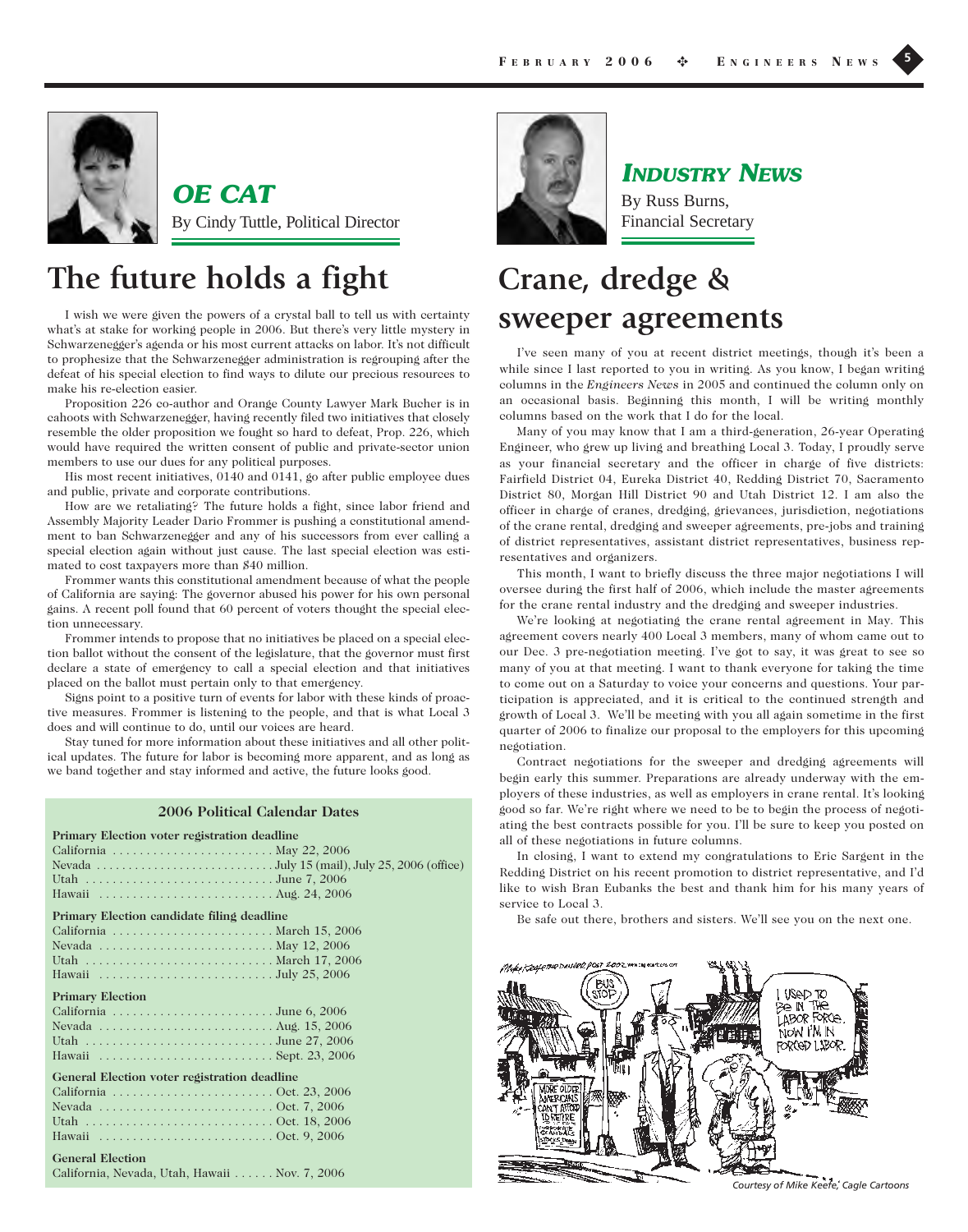

**CREDIT UNION**

By Rob Wise, Credit Union Secretary/Financial Officer & Local 3 Recording - Corresponding Secretary

# **It's tax time: Watch out for IRS impersonators!**

Cyber thieves are at it again. This time they're posing as Internal Revenue Service (IRS) agents in an attempt to trick you out of your personal and financial information. Be aware of bogus e-mails claiming to come from taxrefunds@irs.gov.

The IRS has issued a consumer alert about an Internet scam in which you may receive an e-mail promising a tax refund. The e-mail claims to be from the IRS, and then it directs you to a link requesting your Social Security number and other personal data, in order for you to be eligible for the refund. The scam is so sophisticated it will actually direct you to a legitimate U.S. government website. The link then bounces you off that site and onto a site owned by the criminals, who are ready and waiting to steal your financial identity.

With your sensitive information in hand, these cyber crooks can use your personal data to make purchases on your existing credit cards, open additional credit cards or get auto loans while creating major financial damage against your good name.

The IRS has seen numerous attempts to defraud the public and the federal government through a variety of Internet schemes. Last year, the IRS shut down a scheme in which perpetrators used e-mail to announce to unsuspecting taxpayers they were under audit and could set matters straight by divulging sensitive financial information. If you're in doubt about the authenticity of an e-mail claiming to be from the IRS, call them at (800) 829-1040.

Always remember, the IRS will never ask for personal or financial information through unsolicited e-mails. If you're entitled to a refund, it will be mailed to you. You may also choose direct deposit on the refund section of your tax form. Include your financial institution's routing number and your account number. Make sure these numbers are accurate. Incorrect numbers can cause your refund to be misdirected or delayed. The Operating Engineers Federal Credit Union's (OEFCU) nine-digit routing number is 321176260. To deposit your refund to your savings account, use the six-digit member number found on your statement. To deposit your refund to your checking account, use the 12 digit account number found on the bottom of your checks. All checking account numbers start with three zeros. That's all you need to do to have your refund securely deposited electronically into your checking or savings account. This way, you'll avoid checks lost in the mail, and you'll receive your refund in half the time compared to regular mail. To securely check the status of your refund, go to "Where's My Refund?" at www.irs.gov. Another way to check the status of your refund is to call the IRS refund hotline at (800) 829-1954.

With all this information on hand, you can now comfortably ignore all email requests supposedly coming from the IRS. Whether the subject line promises refunds or threatens an audit, be cautious.



**FRINGE BENEFITS**

By Charlie Warren, Director

## **1099-R**

Your 2005 1099-R form for pension payments and lump-sum annuity payments, including the details of any federal or state income tax you may have authorized, were mailed to you by Jan. 31. If you note any discrepancies with your personal records or did not receive your 1099-R, contact the Trust Fund office at (800) 251-5014 or the Fringe Benefits Service Center at (800) 532-2105.

## **Medicare Q&A**

#### **What happens when I become eligible for Medicare?**

Members and spouses covered with the Pensioned Operating Engineers Health & Welfare Trust Fund eligible for Medicare benefits must enroll in

parts A and B of the Medicare program. Failure to enroll will result in the plan's denial of charges that would have been paid by Medicare, regardless of whether the eligible member or spouse has enrolled in the Medicare program. From the point the member or spouse becomes eligible for Medicare, the Pensioned Health & Welfare Trust Fund becomes the secondary payer. This means Medicare will pay on the charges first, and the Trust Fund will pay the appropriate remaining balance.

Members and spouses eligible for Medicare benefits and on the Kaiser plan must enroll in the Kaiser Senior Advantage Plan if they wish to remain with Kaiser. Once enrolled in the



*With 50-plus years in Local 3, Retiree Bob Powers knows the importance of being informed about the union's health benefits.* 

Senior Advantage Plan, all prescriptions must be purchased from Kaiser pharmacies. The American Diversified Pharmacies/RxAmerica plan is not available to Kaiser Senior Advantage members.

#### **What if I have Medicare, but my spouse isn't old enough for Medicare or vice-versa?**

If the spouse or member is not yet eligible for Medicare benefits, the plan will pay the appropriate portion of the covered expenses. As soon as the spouse or member becomes eligible to enroll for Medicare, s/he must do so or will suffer the reduction in benefits described above.

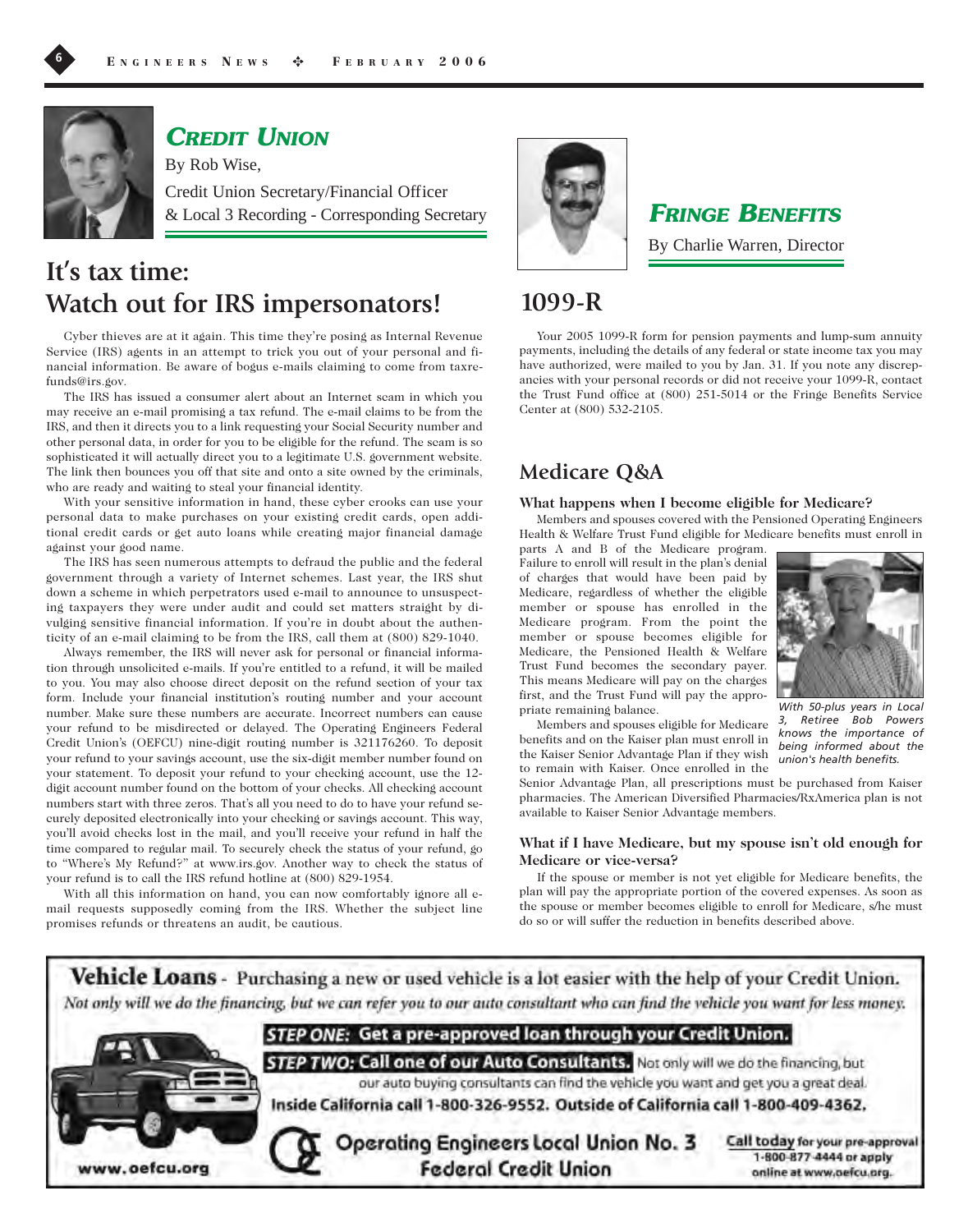

## **TEACHING TECHS**

By Paul Schissler, Administrator

## **Program progress report**

It has been 22 months since I returned as the administrator of the Northern California Surveyors Joint Apprenticeship Committee (NCSJAC). I feel a progress report is an adequate method to relate activities since March 1, 2004. I have reintroduced myself to many of my longtime union acquaintances and friends and am developing new and positive relationships with those NCSJAC works closely with. Contact with related entities and employers is a must in this position, and through office visits, meetings, phone calls and written notices, I am working to establish a good rapport with all of our business associates.

The Technical Engineers' successful organizing efforts have made it possible to open additional apprentice and journey-level classes in the following areas: Auburn, Watsonville, and for the first time in the history of Local 3, we began an apprenticeship training program in Reno.

For the past two years, review of our program and the status of each individual apprentice has taken up a large portion of my time. Each apprentice's progress and attendance record was reviewed by myself and the NCSJAC staff, and together, we have started getting this program back on track.

The problem with the program was twofold: 1) a poor retention rate and 2) lack of classroom progress on the part of the apprentice and journey upgrade. Immediate steps were taken with specific requirements for apprentices and journey upgrades that included mandatory classroom attendance and maintenance of related training progress. We implemented a mandatory eight-step program to improve the retention rate.

A sub-committee was established to review deficient individuals and disciplinary action was taken to correct the deficiencies. However, these activities have not taken away from our regular activities, such as:

- New entrants testing
- Curriculum updating
- Record keeping
- Indenture of new apprentices
- Registration of new journey upgrades
- Outreach programs
- Annual Hands-on Competition
- GPS classes

Overall, the past two years have been productive with the great support of the Local 3 officers, employers and dedicated instructors and staff of the NCSJAC. We look forward to continually improving our program by supporting our surveyors in the advancement of technology, which then provides our employers with highly skilled craftspeople.

**CONTRACTS CORNER**



By Carl Goff, Treasurer

# **Everything we do has a direct impact on those around us**

The treasurer has had columns in *Engineers News* occasionally in years past. As the new year is off and running, I will now have monthly columns elaborating on what goes on in my department and what changes are being made in the areas I oversee: San Francisco District 01, Rohnert Park District 10 and Oakland District 20, along with contracts, safety and winter training and the Local 3 IT department.

As I sit and think about it now, I've been involved in some capacity with construction for 30 years – beginning as soon as I was old enough to operate equipment, first in Texas and then in California. I was initiated into Local 3 in June 1976 and worked on cranes and drilling equipment in the fields, became dispatcher in 1988 for District 90, was elected in 1993 to the Grievance Committee in District 01 and was rehired as dispatcher for District 01 in 1994. I continued on to positions including business agent, assistant district representative, district representative, member of the Trustees, executive director of contracts and then was finally appointed by Business Manager John Bonilla as treasurer on Dec. 31, 2004.

It all began in the family, for me, since I was introduced to construction by my uncle in Texas who was a business agent; in watching him, I knew I wanted to be on staff in the industry. Once I started working in the union, I aspired to get as high as I could, because the work done in all the areas I've been involved with – from dispatcher to treasurer – has been for such a strong cause. This local is so huge, that everything you do, from running a forklift to changing contract language has a direct impact on the wages, fringe benefits and working conditions of more than 40,000 people in four different states, and rarely will you ever see them all or fathom that effect. This great union is about just that – the services rendered to and by the membership. All contribute to the quality of life for thousands. That is what drives me on in this capacity.

Beyond my personal aim for this union, I oversee a range of specific areas and will elaborate upon each as the months go by.

Currently, Contracts Administrator Sharon Costello, staff and I are working hard in the Contracts Department to improve the turnaround rate of all incoming contracts. There are thousands upon thousands of old contracts and new ones coming in, because every single dues-paying member from technical engineers to public employees is working under some kind of collective bargaining agreement. The Contracts Department monitors, processes and updates all the language in every single contract between Operating Engineers Local 3 and signatory employers in our four-state jurisdiction. It can be a chaotic world, but since my term as officer in charge of contracts, our turnaround rate has improved, as has the mobility in the actual office!

Other areas worth introducing to you and elaborating upon later include the positive changes made to the Health and Welfare Plan, ground covered with the Alternative Dispute Resolution (ADR) program inherent to the Basic Crafts Alliance (BCA), the new dispatch module going live in April and a whole new computer software system intended to simplify the contract and database procedures. More updates on those areas to follow.

It has been wonderful working for and within this great union, and I look forward to sharing more about my departments and my goals within this column. This organization is built on the dedication and heart of every one of you, and I am happy to be a part of that and will do what I can as long as I can, to maintain and improve Local 3.

# **MISSION STATEMENT**

*At Operating Engineers Local Union No. 3, our mission is to build and maintain an organization that provides the best possible member service by:*

- **•** Providing quality jobs through organizing and political activism
- **•** Negotiating the best possible wages, fringe benefits and working conditions
- **•** Providing journey and apprentice level training that is second to none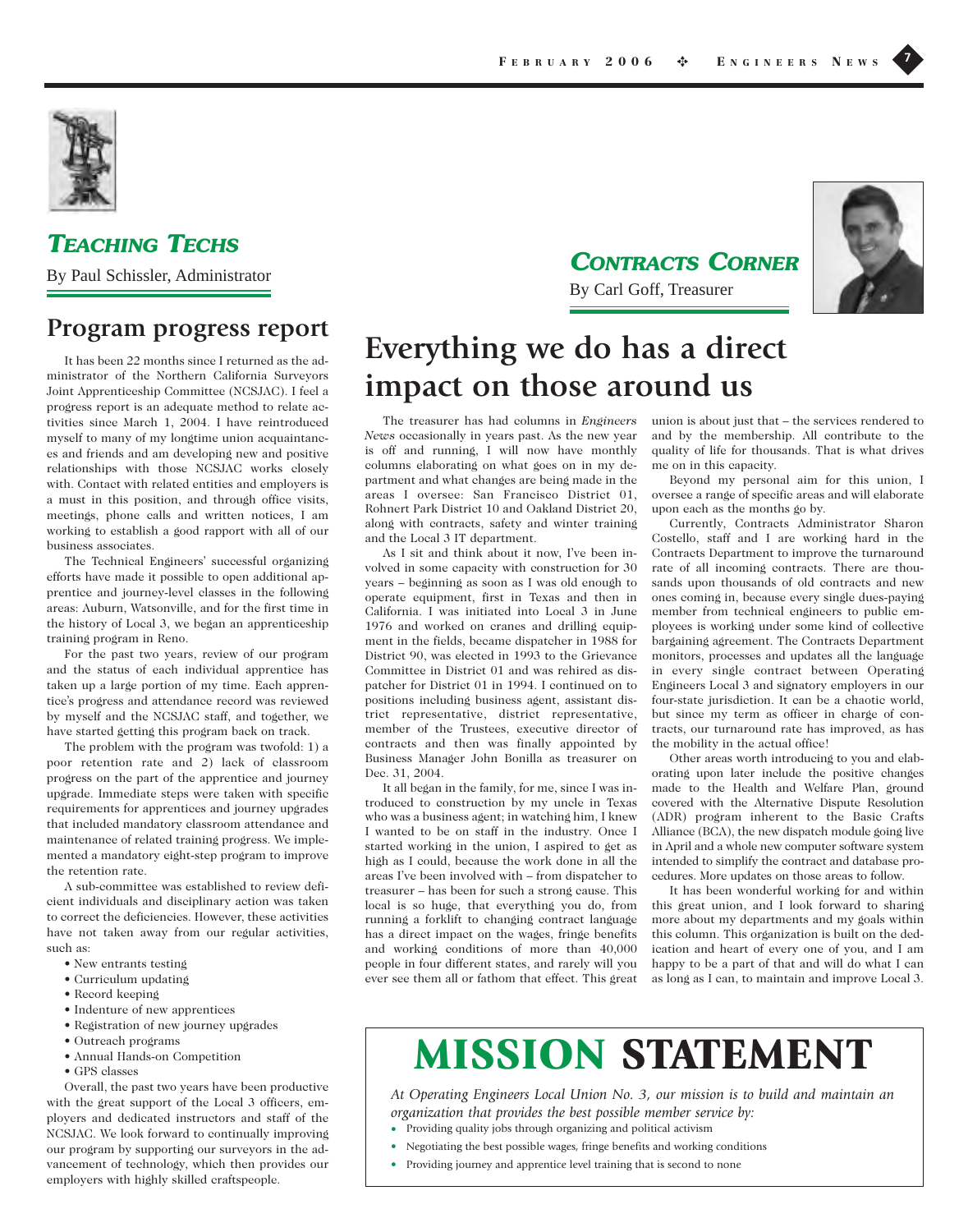

## **RANCHO MURIETA TRAINING CENTER**

**for Apprentice to Journey-level Operators** By Curtis Brooks, Director

# **Wanting what you have**

Recent presidential administrations have not been as labor friendly as many of us would have liked. Our organization, the same as any corporate machine, has to function in the environment in which we exist.

That being said, we had a record year at the Rancho Murieta Training Center (RMTC). Over the years, the average number of students (apprentices and journey-level operators) who have come through RMTC was around 600, with a record year in 2004 of 869.

I'm happy to report that we set an even bigger record in 2005. A total of 1,599 journey-level operators and apprentices received training. This is a

testament to the current officer administration and the work ethic and commitment of the instructors, coordinators, cafeteria staff and clerical personnel who work at RMTC. A big thank you to all.

As we look ahead to 2006, we already have our first class of more than 50 students. It starts all over again. We have all heard the expressions "top down," "bottom up" and "inside out." It makes no difference which way we go. We've got a big job to do.

Some people may think our Operating Engineers Community Action Team (OE CAT) is a low priority, but that is a mistake. Some call it citizenship, personal responsibility or any number of different acronyms. The truth of the matter is that community involvement is as big a part of the training we receive as Operating Engineers as anything we teach. We must be aware of the environmental and social conditions in which we live and work. If we are to continue to support those who went before us, we must be economically and socially aware of our political conditions, both in-house in our union, outside in our community and in our nation.

The biggest part of being prepared is being aware. It is not as important to have what you want as it is to want what you have. Focus on the positive, strengthen the weaknesses and continue to prosper in the new year. See you on the next one.



## **Automotive braking systems**

Most vehicles come with one of three different types of braking systems: disc brakes, drum brakes and a combination of disc and drum brakes. Most modern vehicles come equipped with at least front disc and rear drum, while the better systems use disc brakes on all four wheels. The days of all drum brakes are gone.

Disc brakes have many advantages over drum brakes, and although there may be some disadvantages, when you need the brakes and hit the brake pedal, you'll appreciate the four-wheel disc-braking system.



In this illustration, we are using the combination disc and drum brakes. When you step on the brake pedal, you force brake fluid from the master cylinder through the proportioning valve to the front and rear brakes, causing them to apply.

This is a simplified system, and in most cases, the master cylinder has a booster to assist in braking. Some of us remember when power brakes started appearing in cars. Before that, it was all muscle and – in panic situations – some prayer.





The disc brake shown here uses the brake fluid pressure to push the piston against the inner brake pad and at the same time, slide the caliper and the outer pad toward the disc, causing a clamping action on the disc. This friction causes the brake disc-rotor, which is attached to the vehicle's wheel, to slow and/or stop the wheel from turning.



The drum brake shown here uses the brake fluid to fill the wheel cylinder, which expands the pistons in both directions, pressing the shoes and linings against the drum. This friction will slow and/or stop the drum, which is attached to the vehicle's wheel.

Some disc brake pads have wear indicators that make a highpitched squeal when the pads are worn. Oil and water on the braking surfaces will decrease the friction and make the brake less effective. If it's oil, see a reputable mechanic. If it's water, put a little pressure on the brake pedal to dry out the brakes. When traveling through puddles, slightly ride your brakes with your left foot to keep as much water as you can out. Then test your brakes right after exiting the water. You may have to dry them out some more.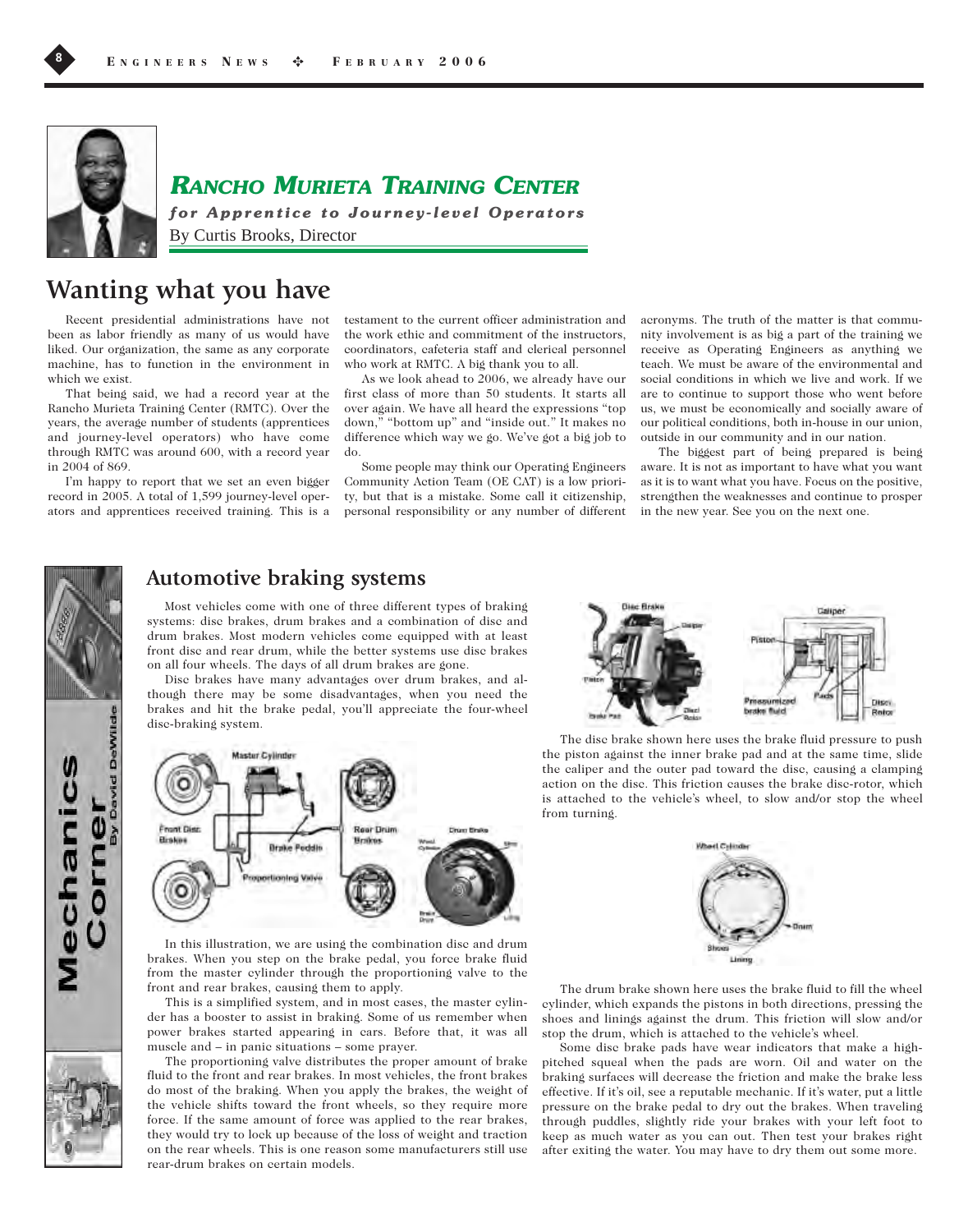adition

**OE3 Semi-Annual Meeting Sunday, March 19, 2006 1 p.m. Solano County Fairgrounds 900 Fairgrounds Drive, Exposition Hall Vallejo, Calif.**

Business Manager John Bonilla invites all Local 3 members and their families to attend the March 19 Semi-Annual Meeting at the Solano County Fairgrounds in Vallejo, Calif. The meeting begins at 1 p.m. with registration at 10 a.m. A bag lunch will be served. The first Semi-Annual of 2006 is expected to draw a crowd of more than 2,000 members from across Local 3's jurisdiction. So come out and join your union brothers and sisters for this exciting event, featuring:

- Updates from the officers about the state of your union
- Free health screenings
- Donated door prizes
- State-of-the-art outdoor equipment display
- OE3 stickers, T-shirts, jackets and hats for sale

The focus of this first 2006 Semi-Annual is to highlight the union's nearly 70-year tradition of membership service. A tradition since 1939, membership service continues to be the No. 1 priority of Operating Engineers Local 3. Our mission is to build and maintain an organization that provides the best possible member service by: providing quality jobs through organizing and political activism, negotiating the best possible wages, fringe benefits and working conditions and providing journey- and apprentice-level training that is second to none.

All of us, the members, retirees, officers and staff, are dedicated to fulfilling the goals and objectives of our mission statement. Business Manager John Bonilla is committed to making the mission a reality and welcomes your active participation in helping us to achieve a better life for Local 3 members and their families.

Don't miss it. Be a part of the union's March 19 Semi-Annual Meeting.

| <b>Meeting-at-a-glance</b> |                                                            |  |
|----------------------------|------------------------------------------------------------|--|
| 10 a.m.                    | Registration, Health and Equipment Fair                    |  |
| 11 a.m. $-$ 12:30 p.m.     | Fair continues through lunch                               |  |
| 1 p.m.                     | Meeting called to order                                    |  |
|                            | Post-meeting - 3:30 p.m. Health and Equipment Fair resumes |  |



## **Directions to the Solano County Fairgrounds**

#### **From Concord**

Take I-680 north, go over Benicia Bridge Take I-780 to Vallejo/Benicia (right lane) Take I-80 east toward Sacramento Take Hwy. 37 San Rafael exit Take Fairgrounds Drive/Marine World exit Turn left at stop light (Fairgrounds Drive)

#### **From Sacramento**

Take I-80 west toward San Francisco Take Hwy. 37 San Rafael exit Take Fairgrounds Drive/Marine World exit Turn left at stop light (Fairgrounds Drive)

#### **From Napa**

Take Hwy. 29 south to Vallejo Where Hwy. 29 and Hwy. 37 meet, take Hwy. 37 east Take Fairgrounds Drive/Marine World exit Turn right at stop light (Fairgrounds Drive)

#### **From San Francisco**

Take I-80 east over the Bay Bridge toward Sacramento Go about 25-30 miles, cross Carquinez Bridge Take Hwy. 37 Napa exit Take Fairgrounds Drive/Marine World exit Turn left at stop light (Fairgrounds Drive)

### **From Oakland**

Take I-880 north Take I-580 north toward Sacramento Take I-80 east toward Sacramento Go about 25-30 miles, cross Carquinez Bridge Take Hwy. 37 Napa exit Take Fairgrounds Drive/Marine World exit Turn left at stop light (Fairgrounds Drive)

**Note: Once you turn on Fairgrounds Drive, Local 3 staff will show you where you can park.**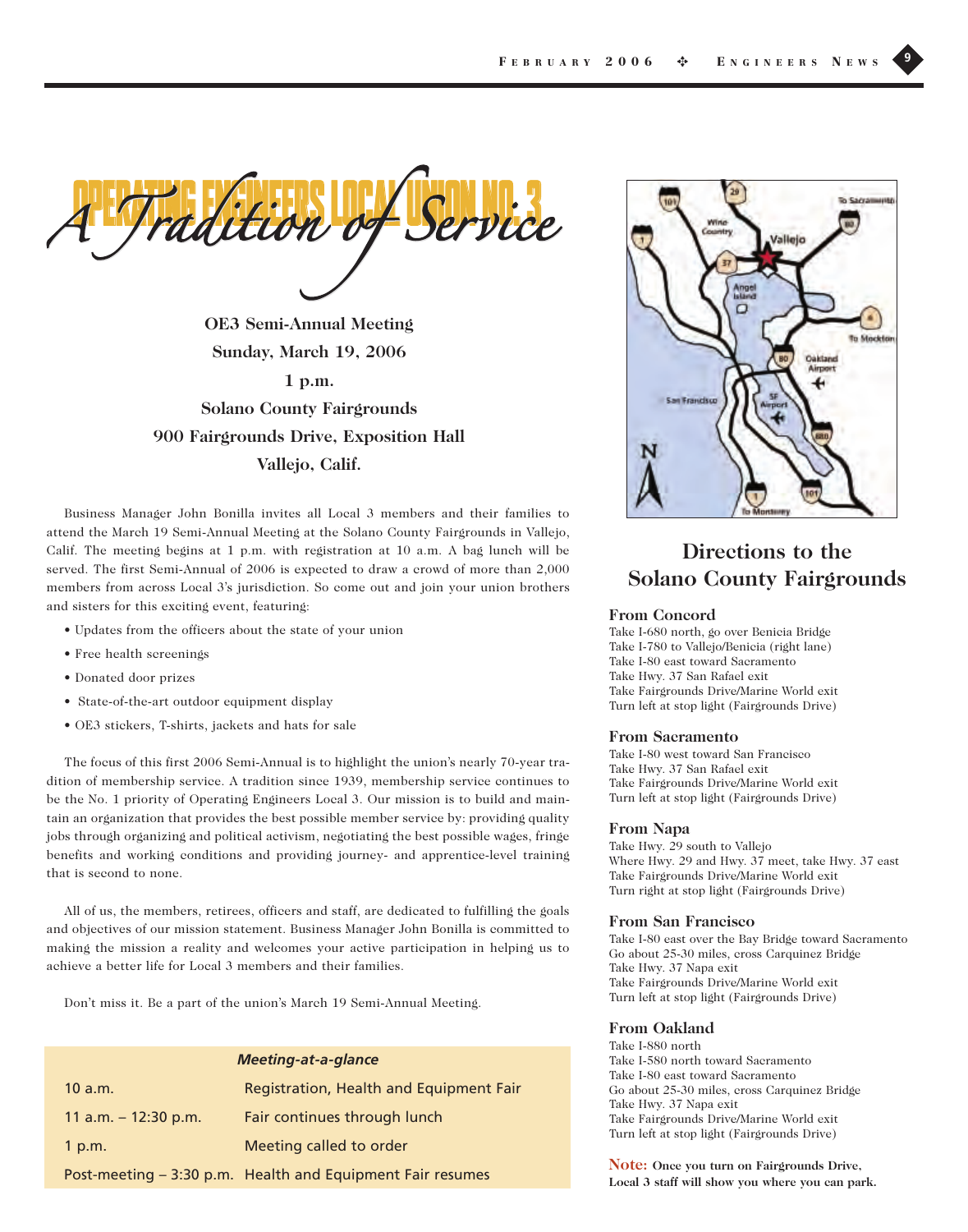

#### **Story by Heidi Mills, managing editor Photos by Dominique Beilke, art director**

Overlooking Lake Tahoe and the snow-capped mountains of the High Sierras, Local 3 Operating Engineers Bruce Maes, Ricardo Fernandez and Matt Dunlap of Bragg Crane are working 50- to 60-hour weeks, constructing three buildings for the new Village at Northstar.

"It's pretty neat being up here in the mountains in all of this clean air," said Bruce Maes, a 33-year Local 3 member. "Skiers are all over the place. They actually come right towards us – the

lift is directly below me."

Maes operates Crane One, a Liebherr 316 EC-H12, and 20-year member Ricardo Fernandez runs Crane Two, which is similar but slightly taller than Crane One. This is the first job for both cranes, which were sent in to the U.S. from Germany.

Crane One is 150-feet tall with a 197 foot jib. Crane Two stands 30 feet taller, at 180 feet, with a jib of equal length. The mobile crane working below Cranes One and Two is a Hydro 70-ton, operated by seven-year member Matt Dunlap.

The operators are working on Phase III of the project, which includes three fivestory condominiums with retail space on *Member Bruce Maes checks out* the bottom floor. Phases I and II also in-*the snow level on his counter jib.* cluded mixed-use, condo-retail buildings, as well as restaurants and an ice-skating *piled 1.5 feet of snow on his* rink. At buildout, the Village at Northstar will include seven new buildings, with 213 luxury condominiums.

To complete this project's long todo list, work crews took advantage of the dry season during the summer and fall of 2005 and continued into the winter season as weather permitted. Maes said it was busiest when they were working six and seven-10s and 12s, but the pace slowed down in December when the first snowstorms hit.

"We were so busy for a while there, it was getting to the point where you didn't even know what day of the week it was," Maes said.



*Crane Operator Matt Dunlap holds it steady while picking up a pile of lumber.* 



*Maes said the last snowstorm crane, which had to be shoveled because of the enormous amount of weight it added to the back of the crane.*

The slowdown was a welcome change, especially for Maes, who is almost 55 and looking forward to retirement in April, when he plans to open his own business. In the meantime, he is taking some of the other operators, like Dunlap, under his wing and is getting them well trained on running tower cranes.

Maes is familiar with training, having gone through Local 3's apprenticeship program in 1973 and having recently trained himself to use frequency drives. This is the latest technology in newer-model cranes, like Cranes One and Two. Maes said the learning curve to control the swing on the loads is pretty steep, especially if the operator is familiar with the older-style cranes, which aren't



*Operator Ricardo Fernandez enjoys a scenic view of the High Sierras while on the job at Northstar.*

equipped with frequency drives.

"The swing loaders don't react the same," Maes said. "The trolley and hoist are the same, but the swing loaders are a bear to get used to, if you're used to the old style."

Timing is everything when it comes to operating a crane. That goes for the swing loaders and for this jobsite in particular, since there are three cranes going at once and space is limited. The operators are in constant communication with each other throughout the day, so they know when and where the booms are moving.

As for the timing of Phase III completion, it depends on the weather. Cranes One and Two are expected to come down this summer. Then it's on to the next job for two of these three crane operators. A new adventure in retirement awaits the other.



*At the end of the workday, operators cover the rebar mat in blankets to prevent it from being covered in snow. The blankets are 30-feet square.*



*From left: Working in tandem at the Village at Northstar Project, seven-year member Matt Dunlap operates the Hydro 70-ton crane and 20-year member Ricardo Fernandez runs Crane Two, a Liebherr 316 EC-H12.*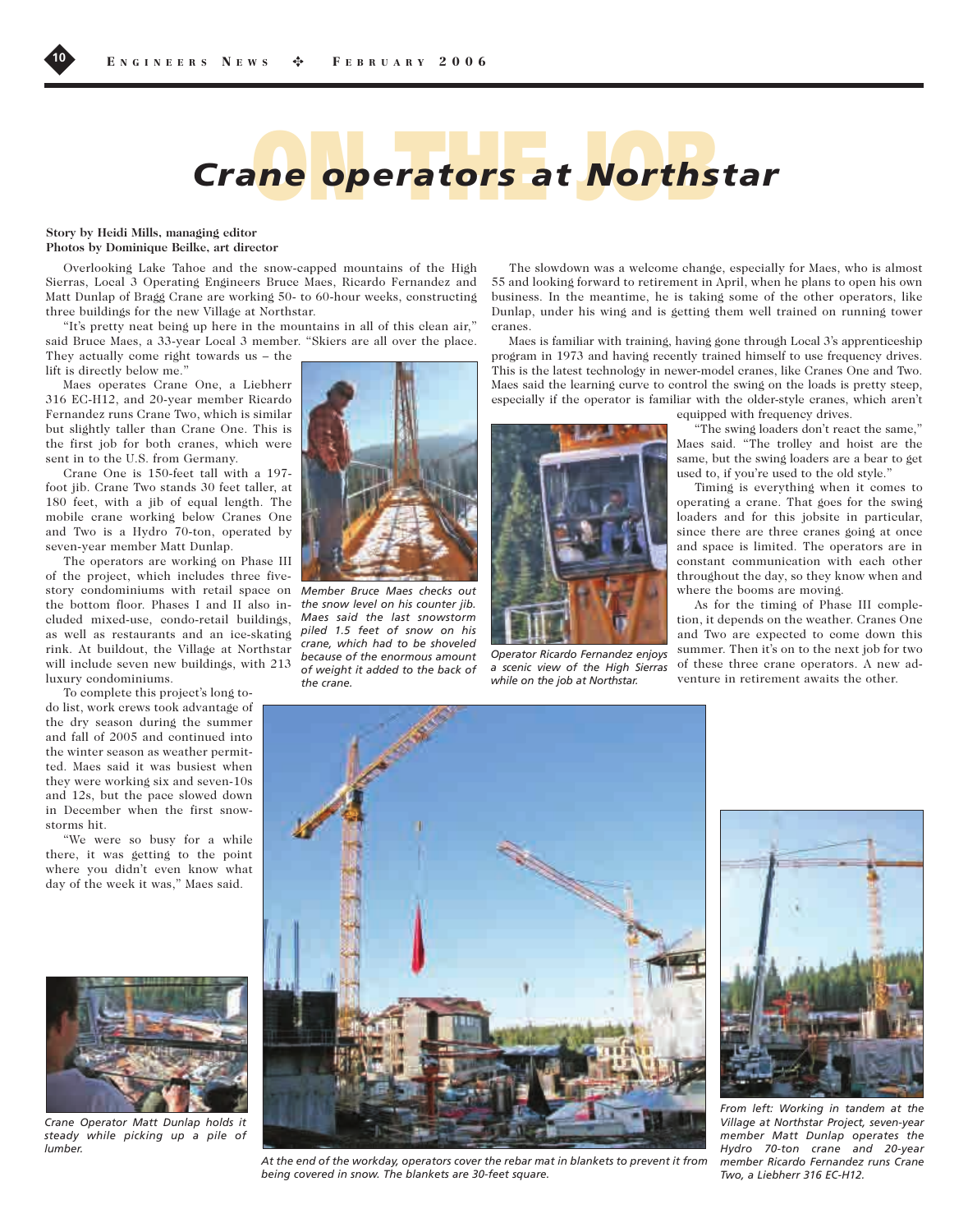# **Surveyors map terrain, set boundaries in Birds Landing**

**Story and photos by Heidi Mills, managing editor**

*Editor's note: This is a follow-up report on the article, "Shiloh Wind Project: Operators power up the Montezuma Hills," which ran in the December 2005 edition of* Engineers News*.*

Local 3 surveyors Tom Holmberg and Gordon Clegg are currently working on the reconfiguration of the I-80/Leisure Town Road interchange and the widening of the Nut Tree overcrossing. All's well on this typical surveying project, involving Right of Way mapping using GPS methods and Land Net software resulting in Boundary and Design maps. Same goes for their other, notso-typical project in Birds Landing, Calif., involving Aerial Mapping and Airborne GPS.

Both Holmberg and Clegg work for Andregg Geomatics, a well-respected surveying and mapping firm based in Vacaville, Calif., that became signatory to Local 3 in 2004. The company specializes in geomatics, which is the science and art of collecting, analyzing and managing measurements and spatial data concerning the physical features, environment and geographical information of the earth. All's well with Holmberg and Clegg's work.

Gordon Clegg has 10 years in the union and has been with Andregg since he began working on the Shiloh Wind Project in August 2005. As a fourth-generation engineer, there's no doubt surveying is in his blood. He says jokingly that it's a "hereditary illness" of sorts. In truth, he says he loves his job.

In Birds Landing, Clegg is responsible for laying out the haul roads, the site locations of the

wind turbines and the cable trenches from the turbines to the

electrical substations. In a typical week, Clegg splits his time between this project and the interchange project on I-80.

Twentyyear Local 3 member Tom Holmberg began working on the Shiloh Wind Project back in March 2005, when spring was in the air and the hills were green. As project manager, he spent two months with two crews on the ground, setting boundaries and conducting aerial

mapping. The crews worked six-10s and six-12s to finish the work.

*From left: Local 3 surveyors Tom*

*for Andregg Geomatics on the Shiloh Wind Project in Birds Landing, Calif.*

Holmberg said the Airborne GPS technology, which is a relatively new technology to the surveying industry, made this project unique and easier than it would've been with only ground GPS because of the hilly terrain and the sheer size of the site at 90 square miles.



even to nonsurveyor types. There's a GPS receiver in the airplane, along with a camera in the belly of the plane and another GPS on the ground on control points. When the camera's shutter is released, data is stored. "It took us

one day to measure out all these hills," Holmberg said. "Then we spent two months in the office, compil-Holmberg and Gordon Clegg work ing the data."

Only then, after the data was compiled

into maps and surveyor crews had set the site boundaries, could the construction operators begin their work erecting the towers.

Surveyors are typically the "first in" and "last out" on project jobsites, because their job must be completed before construction work can begin, and then they return to check everything once construction is completed. It's often necessary for them to conduct checkups throughout the process of construction as well.

Clegg and Holmberg will have more work ahead of them in the Montezuma Hills. Since Congress extended the funding of this project in December 2005, for another two years, more wind turbines are in order. That's more work for Local 3 surveyors and construction operators. All's well, indeed.



## **TECH NEWS**

By Business Representatives Ed Wodzienski and Rob Jones and Testing, Inspection and Surveying Director Dean Dye .

## **Brain teaser**

Problem 105: A strip of land is to be purchased for a 150-foot-wide highway right-of-way. Calculate how much area is being taken without using coordinates.



Problem 106: Where did the extra square unit come from?



Solutions can be found at www.profsurv.com. Click on the puzzle piece icon titled "Problem Corner."



*From left: Party Chief Jim Fisher and Chainman Jason Paris on the job Dec. 7 in Watsonville, Calif. These members work for Dunbar & Craig Land Surveyors, which is based in Santa Cruz.* 



*From left: Business Rep. Ed Wodzienski, Local 3 surveyors Gordon Clegg and Tom Holmberg and Business Rep. Rob Jones on the job in Birds Landing.*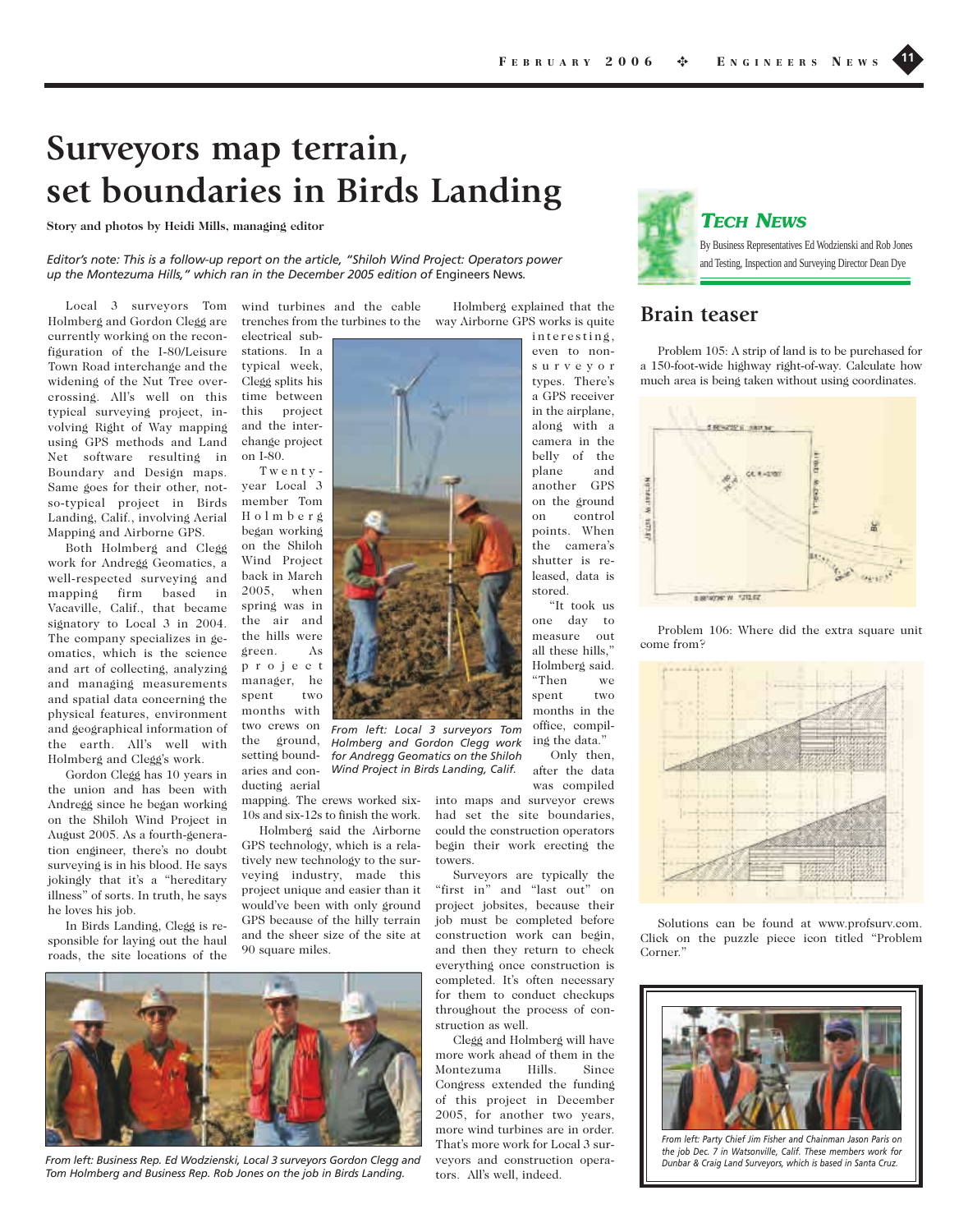## **FROM STOCKTON**

## *Now is the time in District 30*

We are already in the second month of the year, and now is the time to ensure you are prepared for the approaching work season. If you registered on the out-of-work list when the rains came last year, you should contact the Stockton District office ASAP to check on your status. If it is necessary, renew your registration. For the brothers and sisters who qualify for the "A" or "B" list, your out-ofwork registration lasts for 84 days from the date you registered. A registration on the "C" list expires at the end of each month. The people

called off the out-of-work list must monitor their status on the list and keep it current.

Another way to return to work quicker is to take advantage of training classes provided by Local 3. During the winter months, we have classes to enhance the skills of members, making them more valuable to the employers and increasing their work hours. In the Stockton Hall, we conduct eighthour Hazmat refresher classes and gradesetting classes. Additional training is available at the Rancho Murieta Training Center (RMTC).

Contact the district office for more information on training at the Ranch.

Interest rates remain low enough to keep the private work market busy. As the rains diminish – depending on what Puxatony Phil has to say about it – we have a large volume of work waiting for members as soon as the ground allows the iron to hit the dirt. One project of particular interest is at Diablo Grande in the hills, west of I-5 and Patterson. This is a planned community/destination resort development that has provided signif-

icant hours of work for members. Similar to several projects in the Stockton District, this project has a total build-out of about 30 years, so there is about 25 more years of continuing work to provide job opportunities for members.

The Stockton District staff hopes everyone had a good holiday season and has a safe and productive year in 2006. We hope to see a large turnout at the Semi-Annual Meeting on March 19 at the Solano County Fairgrounds in Vallejo. It is always a worthwhile event, so save the date. Hope to see you there.

## FROM FAIRFIELD

## *District 04 Apprentice Spotlight*

**Michael F. Bullis**. Michael is currently a thirdstep apprentice training with **FCI Constructors**.

Michael does oiling for Excavator Operator **Billy Skinner**. Michael sets and checks grade in metric and reads plans. He's also getting seat time on the dozer and excavator and is excited about his training. The crew is excavating areas to accommodate pile drivers for the state Hwy. 4 bypass in Oakley, Calif. Michael hopes to become a gradesetter, blade operator or both.

"I've really learned a lot here at FCI; they are giving me some great training," he said.

Special thanks to Michael and his family for all the time they have given in phone banking, precinct walking and attending the Vallejo City Council meetings. Michael has a positive attitude and is an exemplary, dedicated apprentice.

More news: Winter is upon us, but that doesn't mean work has stopped for Northern Solano County. Several large projects are



*President Bob Miller swears in 10 new members at a recent Fairfield District meeting. New members include: Adam Burton, Luisa Barrio, Steve McGrath, Matt Hilton, Rogue Flores, Dennis Weber, Christopher Forcier, Randy Lyon, William Lee and Curtis Gaddy.*

District 04 Apprentice Spotlight is on going and will continue through the rain.

In Vacaville, **Rudolph & Sletten** continues work on the Kaiser expansion job, along with **MJB Pipeline, Conco, RGW** and **Zayas Excavating**, to name a few. Next door to that project is the Genentech project. **DPR** has recently taken over as contract manager, so work will gear up as predicted. Numerous contractors are working on that project, as well. Bridge jobs are starting at Leisure Town Road and Nut Tree Road. Other contractors with work in Vacaville include **DeSilva Gates, Teichert, Ghilotti Construction, Ghilotti Bros., MCM** and **St. Francis Electric**.

Work in Fairfield has slowed considerably, although the work picture looks good for next year. Several new projects broke ground just before the rain hit. **Teichert** started the next phase of the Peterson Ranch project, and **Duran & Venables** started the site work on a new school in Rolling Hills. **Carone & Co.** started work on a new school in Cordelia, and **Ghilotti Construction, Ghilotti Bros.** and **North Bay Construction** are stop and go on several local jobs.

For the rest of Northern Solano County, other projects like the Shiloh I Wind Project are still going, and in Rio Vista, **Balfour Beatty** continues work on the new sewage treatment plant.

With the recent rains, a number of new jobs are starting up in Napa and Western Solano County. **Silverado Contractors** began removing deck sections on the old Carquinez Bridge in Vallejo in preparation for its demolition. **California Engineering Contractors** will lower the middle section of the bridge using strand jacks. The final phase of the demolition involves the removal of the cantilevered sections using the strand jacks again.

**Peninsula Crane and Rigging** began the structural steel erection on a six-story addition at Kaiser Hospital in Vallejo. **D'arcy and Harty** in Vallejo are well into a sewer project and expect completion soon. **Argonaut Construction** is widening American Canyon



*Third-step Apprentice Michael Bullis trains with FCI Constructors and is in District 04 Fairfield's Apprentice Spotlight.*

Road with **Steiny and Norwood Construction** doing the electrical work. **Jones Bros**. is busy doing bridge abutments at Vintage Ranch with **Bigge Crane** placing the concrete deck sections. **Calhoun Bros.** is working dirt at Vintage Ranch for its low-income apartments. **North Bay Construction** broke ground on a tilt-up project off Green Island Road, and **Argonaut** started grading for a wine storage facility off Airpark Drive in American Canyon.

In Napa, **R&L Brosamer, W.C. Maloney** and **Blue Iron** have been driving sheet pile and excavating along the Napa River off Main Street for a commercial center.

• • •

District 04 announces that the venue for our yearly picnic has changed. We decided to try something new for our district that other districts have had great success with. On Saturday, April 29 at the Cordelia Fire House, from 9 a.m. to noon, we are hosting a country breakfast. More information regarding the menu and location will follow. Plan to attend this function. The entire family will enjoy it. Remember to work safe.

district reports  $1.81$  $\mathbf{r}$  $\overline{O}$  $\overline{L}$  $\sigma$  $\overline{\mathcal{C}}$  $\overline{O}$  $\mathbf{I}$  $\overline{c}$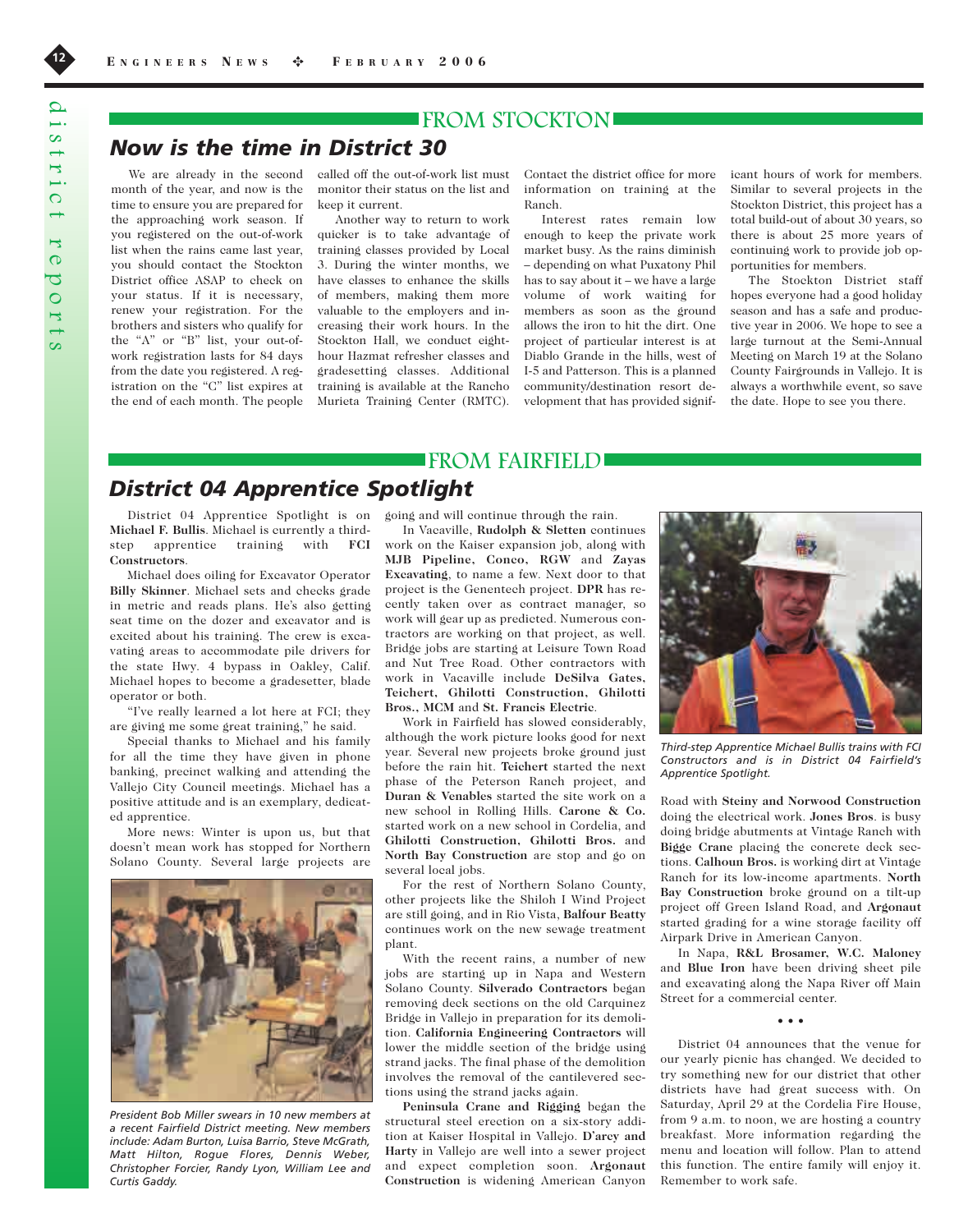## **FROM ROHNERT PARKI**

The construction

tive may be added. The mixing machine is then coupled to an asphalt

## *Cold foam is the future in District 10*

**Argonaut Constructors** brings the future to Fort Bragg in the form of new roadway recycling technology. **Argonaut** and **Western Stabilization** recently reconstructed Franklin Street from Cypress to Oak Street using a method known as cold-foam injection.

Cold-foam injection is also known as foamed asphalt-based stabilization and is a roadway recycling process in which the entire pavement and some of the underlying material is pulverized and treated with a foamed asphalt additive to produce an improved, stabilized base. In 1956, Professor Ladis Csanyi at Iowa State University discovered that hot liquid asphalt reacts when a small amount of cold water is injected into it. A foaming action expands the asphalt, making the



*From left: Members Erick Wisterman and Nick Warren of Western Stabilization pose for a picture while on a jobsite.* 

tanker, also known as an oil truck, and a water truck. In a train-style operation, the recycler pushes the oil truck in front and pulls the water truck behind while injecting hot asphalt (oil) and cold water into the pulverized material as it mixes. While the foaming action may take less than 15 seconds, once mixed with aggregates, the foamed asphalt remains workable long enough to finish compacting, grading and rolling. Typically, the foamed asphalt is compacted with a sheep-foot roller, rough graded, compacted with a smooth-drum roller, fine graded, and then may be finished with a pneumatic rubber-tire roller.

The cold-foam injection method produces a high-quality product and is more environmentally friendly than traditional demolition and reconstruction, because it recycles materials from the existing roadway. These materials reduce the need to acquire and transport virgin materials, which are rising in cost, since permits for aggregate extraction become more difficult to obtain and local high-quality material sources decrease in production. The re-use of existing pavement conserves material and energy, since the old material is not hauled away and discarded. Reduced truck traffic to and from the jobsite translates into reduced fuel consumption and vehicle emission levels. Energy is also conserved, because only the bitumen needs to be heated. Air quality is not as severely impacted, because no evaporation occurs, and volatiles are not released as they would be in conventional asphalt construction. The foamed-asphalt process rebuilds the

roadway from the bottom up and can eliminate symptomatic problems associated with the existing road bed, such as reflective cracking and shallow base failure. Foamed asphalt is more flexible and fatigue-resistant than cemented materials, with strength characteristics approaching those of cemented materials. Foamed asphalt can be used with a wider range of aggregate types than other cold mix processes. Foamed binder increases sheer strength and reduces moisture susceptibility of granular materials.

Compared to conventional road construction methods, such as digout and overlay or gut-out and rebuild, foamed asphalt decreases the time spent in the work zone. Distance from the hot plant is not a factor, since all heating and mixing is done at the worksite. Weather does not significantly affect the workability or the quality of the finished product, which allows work completion in cold weather and even light rain. Foamed asphalt can be compacted immediately and can carry traffic almost immediately following compaction. Often the entire process, from pulverizing and injecting to finished rolling, can be completed in 30 to 45 minutes. With a maximum workability window of about three-and-a-half hours, a highly skilled and talented team of Operating Engineers capable of producing finished roadway at an exceptional pace is essential to the success of the project. That is just what **Argonaut Constructors** and **Western Stabilization** provided the city of Fort Bragg with. Fort Bragg Engineer **Laura B. Parsons** was thrilled with the speed and efficiency of the project and the minimal impact construction had on the neighborhood businesses. Fort Bragg is looking forward to future projects using this method.

Foamed-asphalt-based stabilization produces a stronger, longer lasting pavement at a fraction of the cost and time required for conventional reconstruction. Foamed asphalt is a viable, cost effective and environmentally sensitive method to rehabilitate a roadway or street that has significantly deteriorated from wear or was not originally constructed with a proper structural section.

• • •

On a sad note, Retiree **Dean Harlan** passed away Dec. 27 at his home in Brookings, Ore. He was 80 years old. Dean was an Executive Board member in the 1970s in District 10 and a Local 3 member since 1962. Dean's son, **Dennis Harlan**, is a retired Operating Engineer who teaches District 10's gradesetting class. Dean's grandson, Darcy, is a current member and Grievance Committee member. The Harlans seem to have Local 3 involvement in their blood. Condolences can be sent to his widow, **Lawanda Harlan**, at 98602 Camellia Drive, Brookings, Ore, 97415.

Mark your calendars for our annual Rohnert Park District picnic May 13 at the Founders' Grove Sonoma County Fairgrounds from 11 a.m. to 3 p.m. Food will be served from noon to 2 p.m.

• • •



*Western Stabilization recently reconstructed Franklin Street from Cypress to Member George Hawkins for Argonaut Constructors on the finish blade. Oak Street using a method known as cold-foam injection.*

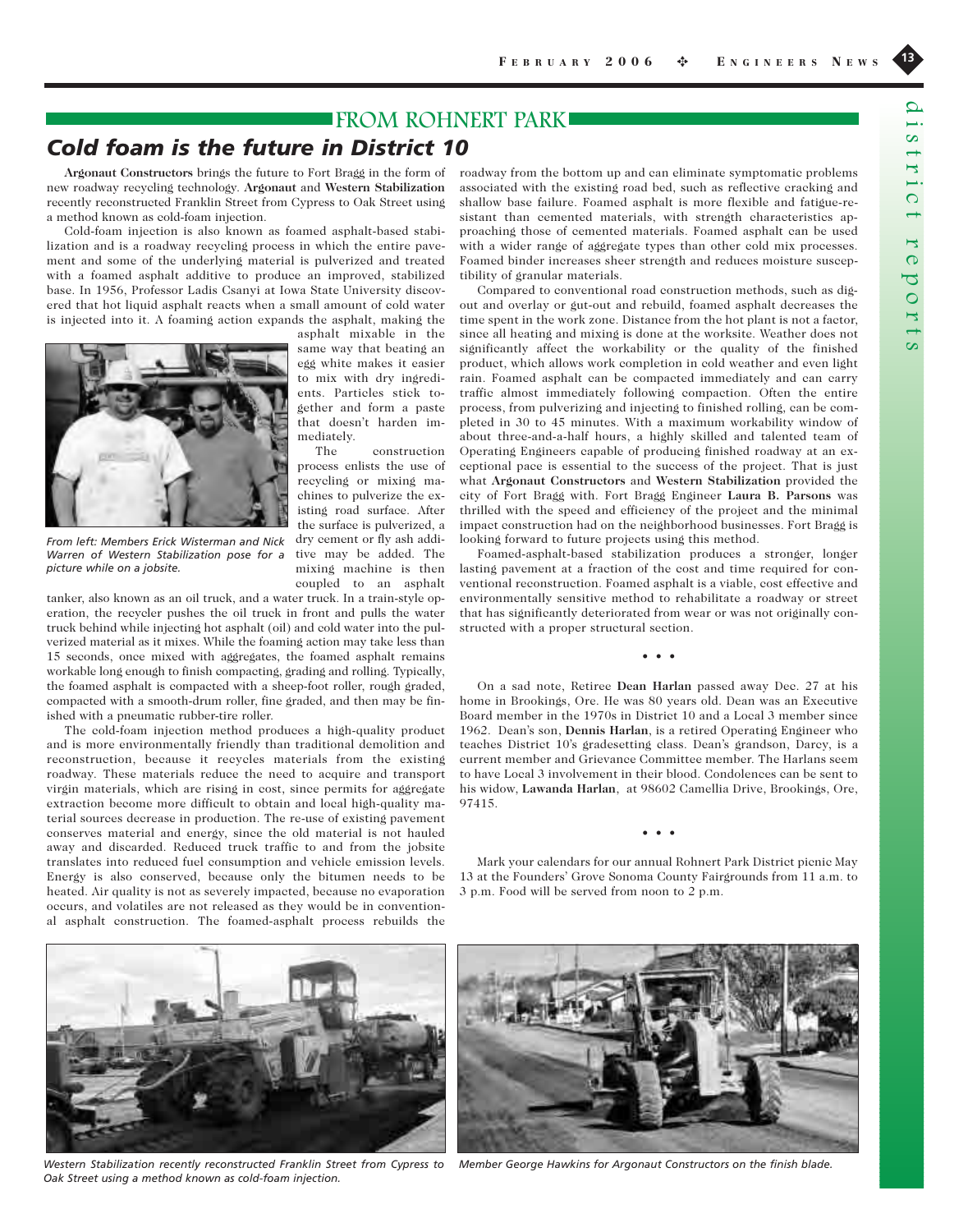## FROM UTAH

## *District 12 holds first toy drive*

This past December, District 12 hosted its first-ever toy drive for the Primary Children's Hospital in Salt Lake City. We were pleased to collect a huge amount of toys, clothing and other much-needed items for the hospital. A big thank you is in order for all members and their families who willingly contributed to this fine cause. The toy drive was such a success, we hope to continue this new tradition each holiday season.

The toys were delivered to the hospital on Dec. 20, just in time for Christmas. Our donations were well-received by the Primary Children's Hospital staff, which included Local 3's endorsed Utah House Representative **Tim Cosgrove** of District 44.

We offer our appreciation again to all those who contributed. We're grateful for your support and know the kids had a happy Christmas thanks to you.

## FROM YUBA CITY

## *New employers, new work in District 60*

Hello, brothers and sisters. A new year is upon us. Yuba City District staff hopes everyone had fruitful holidays; may all your New Year's resolutions come true. It should be a productive year for us. A lot of subdivision and private work is finishing up from last year, and there is more on the way. We need to keep our fingers crossed that the interest rates don't skyrocket.

Public work also looks great this year. In December 2005, **DeSilva Gates** was the apparent low bidder on the Hwy. 149 project valued at more than \$77 million. Since then, bids have pulled back. Caltrans re-advertised the job on Dec. 5, and will open the new bids Jan. 11. The top bidders were signatory employers. We should know soon who won the new bid and will keep you posted.

District 60 welcomes new signatory employer **TEG Surveying** from Chico and new members **Scott Grigoruk, Clinton Whitehead, Jessie White** and **Casey Pilkinton**.

Congratulations to all who helped defeat

Schwarzenegger's anti-union propositions. This was a job well done. Remember: We need to keep a watchful eye on those in government. Become an Operating Engineers Community Action Team (OE CAT) activist now, by calling the Yuba City District office at (530) 743-7321.

Mark the following date and time on your calendar: Yuba City Pre-Retirement Meeting, Feb. 23, Veterans' Memorial Center, 211 17th St., Marysville, Calif., 7 p.m.

Have a safe and prosperous season.

## FROM FRESNO

## *District 50 organizes the unorganized*

Welcome to 2006. We had an excellent work and organizing year in 2005, but we have much to look forward to this new year. Due to the increased highway funding, there will be lots of work. We hope some of the money will be used for Fresno District 50.

Some goals for this year include electing politicians to help us reach our long-term goals and to organize the unorganized with the help of new organizer and 10-year member **Dean Carlton**. Be sure to mark your calendar for the following events:

| Feb. $2:$  | Pre-Retirement Meeting, 7 p.m., Fresno Hall                |
|------------|------------------------------------------------------------|
| Feb. $25:$ | Eight-Hour Hazmat Class, 7 a.m., Fresno Hall               |
| April 22:  | Fresno Spring Golf Tournament, 8 a.m., Airways Golf Course |
| April 23:  | Fresno District Pienic, 12 p.m., Kearney Park              |
|            |                                                            |

Congratulations to **Mario Villarreal** for his advancement to journey-level operator on Dec. 12. Mario began working as a laborer for **Emmett's Excavation** in November 1999 and was sponsored into the Operating Engineers apprenticeship program in November 2001.

We also congratulate the following apprentices in their apprenticeship advancement: **Lance Mathis, James Quesada** and **Ryan Shannon**.



*Member Lance Mathis recently advanced in the apprenticeship program and works for Don Berry Construction.* 

## FROM MORGAN HILL

## *Property transfers and plans keep District 90 hopping*

District 90 is happy to welcome the new year with planned construction projects keeping the four-county area busy for the next eight to 10 years. Fort Ord, a military installation located on Monterey Peninsula, was downsized in 1993. Then a new development agency, Fort Ord Re-Use Authority (FORA), was organized.

The Re-Use Authority is developing a general plan, and the affected communities within its scope are negotiating and implementing their respective plans. This is a large undertaking. It affects a number of cities, and the estimated cost for construction is \$6 billion to \$8 billion. FORA has a Capital Improvement Program (CIP) beginning this year. The program anticipates \$122 million for transportation and transit projects to include about \$27 million in state highways, \$17 million in offsite improvements, \$66 million in onsite (Fort Ord) improvements and \$12 million allocated to transit centers and vehicles.

Lots more is scheduled down the road. Monterey County will receive a property transfer of more than 21,000 acres of land, the city of Marina will get more than 3,100 acres, city of Seaside will get about 3,000 acres, city of Del Rey Oaks will get 361 acres and city of Monterey will get 136 acres. Each individual community has its own project in the works. Marina has been the most proactive and certified its housing element this past year. The following development projects are scheduled to begin: Marina Heights, a 1,050-housing-unit project on 248 acres, Cypress Knolls, a gated senior community with 480 duplexes, 72 affordable rental units and a 60-bed assisted living facility and University Villages, a mixeduse village center with retail and office spaces and 1,237 new housing units.

Currently, **Granite Construction, DeSilva Gates** and **Pacific States Environmental** are working at Fort Ord on a number of initial projects.

District 90 will report all new changes as they happen.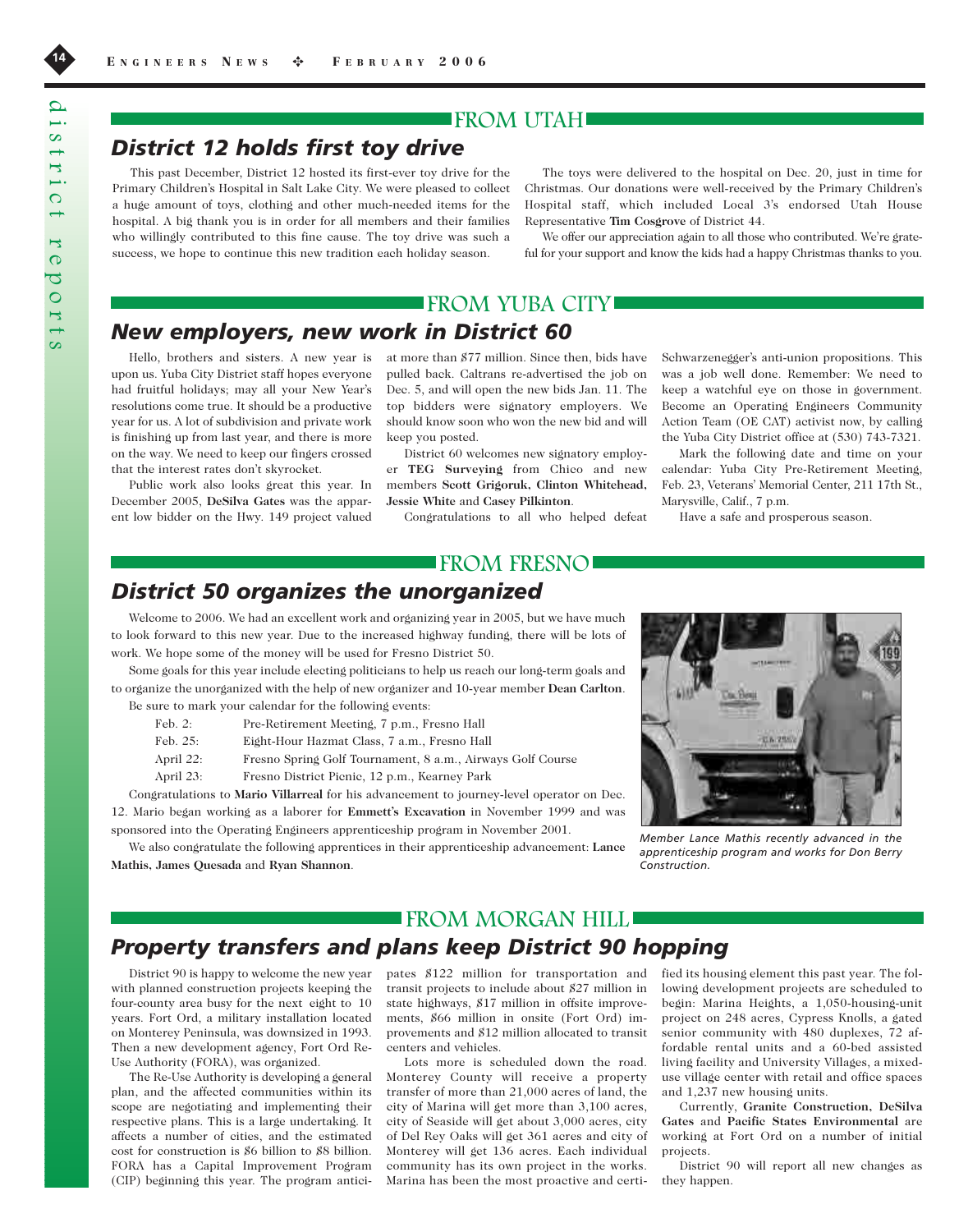# **Operating Engineers Local 3 Scholarship Contest Rules for 2006**

*Applications available at district offices, credit union branches and www.oe3.org*

The Local 3 officers and Executive Board understand that the workplace is rapidly changing, and many jobs now require new skills that can be attained only with a good education. Local 3 is dedicated to giving our young people the opportunity to succeed by providing them with the chance to further their education and training. For this reason, Local 3 awards annual scholarships to sons, daughters, stepchildren and foster children of Local 3 members.

#### **ACADEMIC SCHOLARSHIPS**

Four college scholarships will be awarded to children of Local 3 members. Two scholarships of \$3,000 each will be awarded to the first place female and male applicants. Two scholarships of \$2,000 each will be awarded to the second place female and male applicants. These scholarships must be used for study at an accredited U.S. college or university.

Winners also receive an additional \$1,000 per year from the Scholarship Fund for the second, third and fourth years of college, provided they remain full-time students.

The academic scholarships will not impose restrictions of any kind on the course of study. Recipients may accept any other grants or awards that do not rule out scholarship aid from other sources.

#### **WHO MAY APPLY**

Children of Local 3 members may apply for an academic scholarship. One parent of the applicant must be a Local 3 member for at least one year immediately preceding the date of the application.

Children of deceased Local 3 members are eligible to apply for the scholarships. The parent of the applicant must have been a Local 3 member in good standing for at least one year immediately preceding the date of death.

The applicants must be senior high school students who have, or will be, graduated at the end of either: 1) the fall semester (beginning in 2005) or: 2) the spring semester (beginning in 2006), in public, private or parochial schools who are planning to attend a college or university anywhere in the U.S. during the academic year and who are able to meet the academic requirements for entrance in the university or college of their choice. Students selected for a scholarship must have achieved not less than a B cumulative average in their high school work.

Applications will be accepted between Jan. 1, 2006 and March 31, 2006.

## **AWARDING ACADEMIC SCHOLARSHIPS**

Upon receipt of the application and required forms, Local 3 will not indicate in any way that one applicant should be favored over another. Based on factors normally used in awarding academic scholarships, the University Scholarship Selection Committee will submit recommendations for finalists to the Local 3 Executive Board. The list of potential winners and their qualifications will be reviewed and studied by the Executive Board and the scholarship winners selected.

Academic scholarship winners will be announced at Local 3's June Executive Board meeting. Checks will be deposited in the winning students' names at the college or university they plan to attend.

Applicants who are not selected for an academic scholarship will automati-

cally be eligible for the random-draw scholarships; therefore, only one application is required. Twenty \$500 random-draw scholarships will be awarded at Local 3's July Executive Board meeting. Applicants need not be present to win.

### **INSTRUCTIONS**

All of the following items must be received by March 31, 2006:

- 1. The application is to be filled out and returned by the applicant. 2. The report on the applicant and transcript is to be filled out by the high school principal or person he or she designates and returned directly to Local 3 by the official completing it.
- 3. One to three letters of recommendation giving information about the applicant's character and ability. These may be from teachers, community leaders, family friends or others who know the applicant. Please submit all letters of recommendation with the application.
- 4. A recent photograph, preferably two inches by three inches, with the applicant's name written on the back. The photo should be clear enough to reproduce in the *Engineers News*.
- 5. The name, address and phone number of the applicant's local newspaper for the purpose of sending a press release on behalf of each winner.

## **RANDOM-DRAW SCHOLARSHIPS**

In addition to the four academic scholarships, Local 3 will award 20 \$500 random-draw scholarships. The names of all applicants will be entered into a drawing held at Local 3's July Executive Board meeting. Applicants need not be present to win.

Random-draw scholarships are available only to the sons, daughters, stepchildren and foster children of Local 3 members. One parent of the applicant must be a Local 3 member for at least one year immediately preceding the date of the application.

Children of deceased Local 3 members are eligible to apply for the scholarships if the parent was a Local 3 member for at least one year immediately preceding the date of death.

Children of Local 3 members who plan to attend a college or trade school are eligible to apply. They will not be judged on academic qualifications. All applicants who apply for the Local 3 academic scholarships and do not win will automatically qualify for this drawing.

Applications will be accepted from Jan. 1, 2006 to March 31, 2006. Previous winners are not eligible to apply.

The money will be funded when the college or trade school confirms the winner is a full-time student.

### **WHERE TO GET APPLICATIONS**

Academic and random-draw scholarship applications are available at the local's district offices, credit union branches and www.oe3.org. It is the applicant's responsibility to submit the application on time to:

Robert L. Wise

Recording-Corresponding Secretary Operating Engineers Local 3 1620 South Loop Road Alameda, CA 94502-7090

| <b>Yes!</b><br>I would like to support the Operating Engineers Local 3<br>Scholarship Fund. Enclosed is my contribution in the amount of: | Name:<br>Address:<br>City: |
|-------------------------------------------------------------------------------------------------------------------------------------------|----------------------------|
| \$100<br>\$50<br>\$20<br>Other \$                                                                                                         | Phone:                     |

CLIP OUT & MAIL TO: ROBERT L. WISE, RECORDING-CORRESPONDING SECRETARY • OPERATING ENGINEERS LOCAL UNION NO. 3 • 1620 SOUTH LOOP RD., ALAMEDA, CA 94502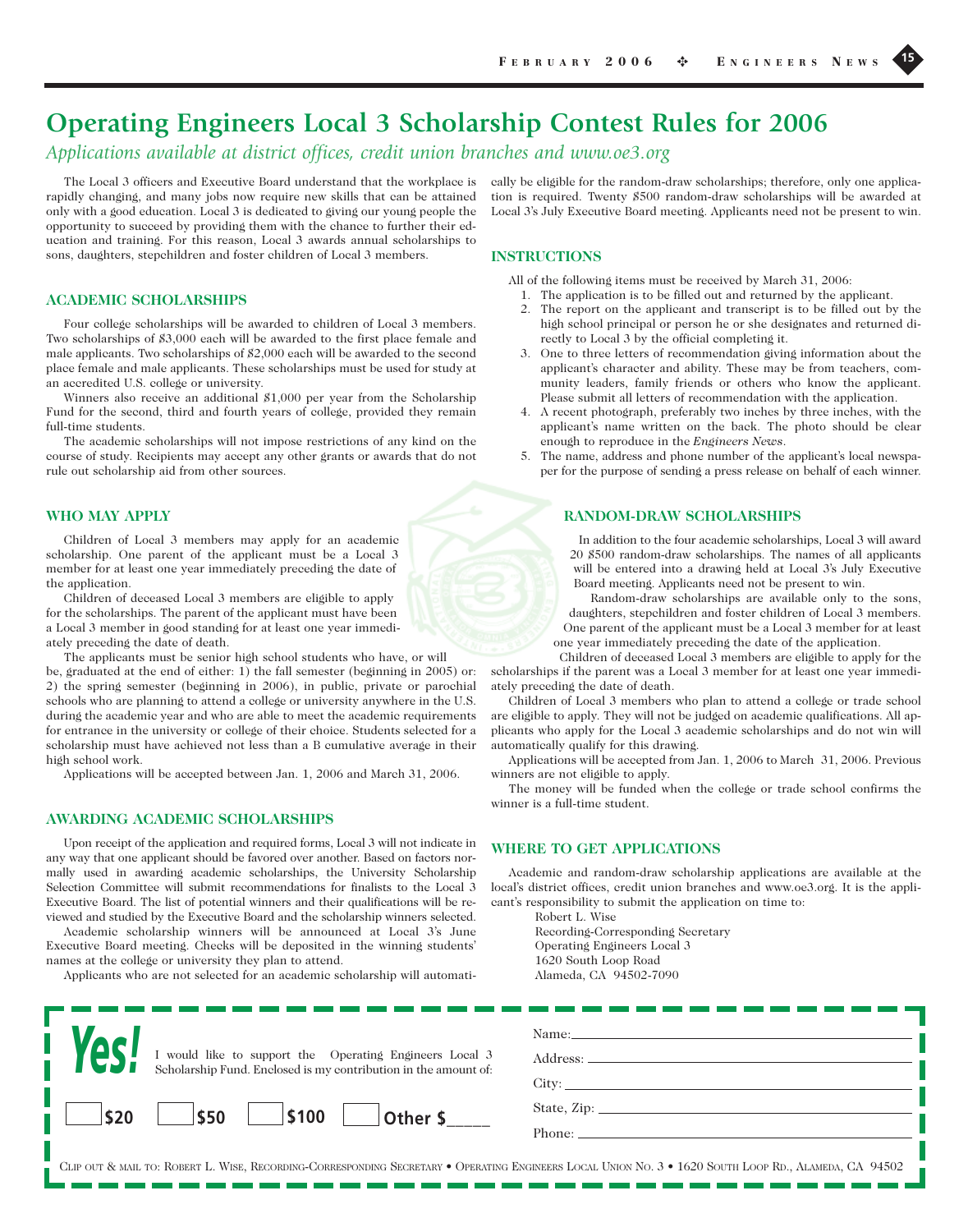#### DISTRICT MEETINGS *All meetings convene at 7 p.m.*

### **FEBRUARY 2006**

- **2nd District 10: Ukiah\*** Hampton Inn 1160 Airport Blvd.
- **7th District 40: Eureka** Best Western Bayshore Inn 3500 Broadway
- **8th District 70: Redding**  Engineers' Building 20308 Engineers Lane
- **9th District 60: Oroville** Southside Oroville Community Center 2959 Lower Wyandotte
- **23rd District 01: Burlingame** Machinists' Hall 1511 Rollins Road

#### **MARCH 2006**

- **2nd District 04: Fairfield\***  Cordelia Fire District 2155 Cordelia Road
- **6th District 17: Kauai** Kauai High School Cafeteria Lihue
- **7th District 17: Honolulu** Washington Intermediate Cafeteria 1633 S. King St.
- **8th District 17: Hilo** Hilo ILWU Hall 100 W. Lanikaula St.
- **9th District 17: Kona** King Kamehameha Kona Beach Hotel 75-5660 Palani Road
- **10th District 17: Maui** Maui Beach Hotel 170 Kaahumanu Ave.
- **22nd District 12: Salt Lake City\*** Hilton Salt Lake City Airport 5151 Wiley Post Way
- **23rd District 11: Reno** Engineers' Building 1290 Corporate Blvd.

## **APRIL 2006**

- **4th District 90: Morgan Hill**  Engineers' Building 325 Digital Drive
- **5th District 50: Fresno**  Cedar Lanes 3131 N. Cedar
- **6th District 30: Stockton**  Italian Athletic Club 3541 Cherryland Drive
- **13th District 80: West Sacramento**  ILWU Hall 600 4th St.
- **20th District 20: Concord**  Concord Centre 5298 Clayton Road
- \* Please note locaton change.

## **Election of Market and Geographic Area Committee Members**

Business Manager John Bonilla has announced the election of Market and Geographic Area Committee Members will take place at each district's regularly scheduled district meeting, except for Hawaii, during the first quarter of 2006 with eligibility rules as follows:

- 1) Must be a member in good standing of the parent local.
- 2) Must be living in the committee's geographical area.
- 3) Must be working/making a living in the industry in that area.
- 4) Must be an "A" Journey-level operator.
- 5) Cannot be an owner-operator.
- 6) No member will be nominated unless s/he is present at the meeting and will accept the nomination and position, if elected.
- 7) No member is allowed to serve more than two consecutive terms on the Market and Geographic Area Committees.

The schedule of the meetings at which these elections will be held appears on this page under "District Meetings."

## **2006 Grievance Committee Election**

Rec. Corres. Secretary Rob Wise has announced that in accordance with Article X, Section 10 of the Local Union Bylaws, the election of Grievance Committees will take place at the first regular quarterly district meeting of 2006.

The schedule of meetings at which these elections will be held appears on this page under "District Meetings."

#### **Pre-Retirement Meetings**

The following member was inadvertently omitted from the 51-plus years of service list in the December 2005 issue of *Engineers News*:

61 years of membership Nolen D. Young 0418171

## **Operating Engineers Local 3 welcomes the following new contractors:**

**Oakland District 20** California Track and Engineering

**Fresno District 50** Advanced GeoSolutions

### *OE3 welcomes new members*

Local 3 is proud to welcome the following new members who were sworn in at the December 2005 district meetings:

#### **District 04: Fairfield**

Luisa Barrio Adam Burton Rogue E. Flores Christopher Forcier Curtis Gaddy Matt Hilton William Lee III Randy Lyon Steve McGrath Dennis Weber Sr.

**District 11: Reno** Michael T. Findley Matthew R. Hobbs

Planning for your retirement is important. Your Local 3 retirement benefits will generally comprise a major portion of your retirement income. We encourage you and your spouse to attend these meetings and become familiar with all aspects of your retirement benefits. These benefits have a direct bearing on your financial security and deserve your attention.

All meetings convene at 7 p.m.

#### **STOCKTON**

Tuesday, Jan. 31 Operating Engineers' Building 1916 N. Broadway

**FRESNO** Thursday, Feb. 2 Operating Engineers' Building 4856 N. Cedar

**MORGAN HILL** Tuesday, Feb. 7 Operating Engineers' Building 325 Digital Drive

**WATSONVILLE** Wednesday, Feb. 8 VFW Post 1716 1960 Freedom Blvd. Freedom

**CONCORD** Wednesday, Feb. 15 Centre Concord 5298 Clayton Road

**OAKLAND** Thursday, Feb. 16 Operating Engineers' Building 1620 South Loop Road Alameda

**EUREKA**

Tuesday, Feb. 21 Best Western Bayshore Inn 3500 Broadway

**REDDING** Wednesday, Feb. 22 Operating Engineers' Building 20308 Engineers Lane

**YUBA CITY** Thursday, Feb. 23 Veterans' Memorial Center 211 17th St. Marysville

 $\overline{\mathbf{C}}$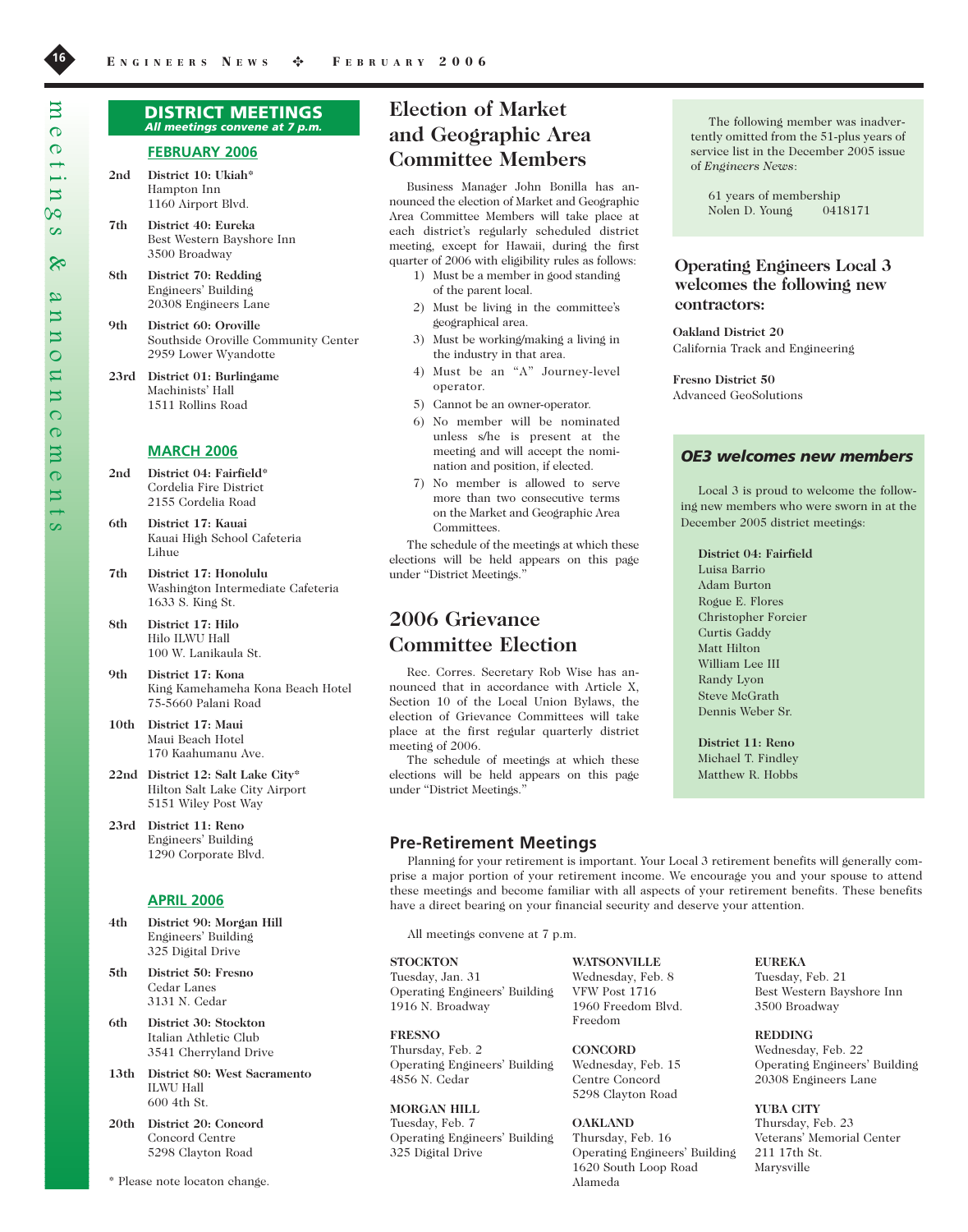## **HONORARY MEMBERS**

The following retirees have 35 or more years of membership in Local 3 as of December 2005 and are eligible for Honorary Membership effective Jan. 1, 2006, unless otherwise noted.

Ken Allen \* 0879522 Stockton District 30 Arlyn Anderson 1414699<br>Gary Burg 1461530 Gary Burg 1461530 Oakland District 20 Herbert W. DeCambra 2077246 Hawaii District 17 Clayton Fulton 1046727 Morgan Hill District 90<br>Don Hays Sr. 1463797 Fresno District 50 Huddy A. Iaea 2031618 Hawaii District 17 Jack P. Russo 1351484 Morgan Hill District 90 Paul V. Sarazen 1391988 Morgan Hill District 90 George Shim 1391992 Hawaii District 17 Paul Szerejko 1446738 Hawaii District 17 Gary Webster **1463803** Out of Area District 99 *\* Effective October 2005*

0726672 Out of Area District 99 Fresno District 50

## *Election committee notice*

Rec. Corres. Secretary Rob Wise announces that in conformity with Article XII, Section 3(b), Elections, of the Local Union Bylaws, elections will be held at the first regular district meeting in each district beginning in March for Members of the Election Committee, which will conduct an election in August 2006 of Officers and Executive Board Members.

ARTICLE XII, SECTION 3, ELECTIONS:

(a) The election of Officers and District Members of the Local Union Executive Board shall be held during the month of August by mail referendum vote of the Membership of this Local Union under the supervision of the Election Committee and a nationally known firm of certified public accountants, selected by the Executive Board, with such other technical and legal assistance as may be provided.

(b) The election shall be conducted by a committee known as the Election Committee, composed of one (1) Member from each District in which nominations will be made. The Member shall be nominated and elected by secret ballot at the regular quarterly or specially called District Meetings by vote of those Members present whose last known address, as shown on the records of the Local Union ten (10) days prior to the first such District Meeting in March preceding the election, was within the area covered by the District. Each nominee shall be a registered voter in the District in which he or she is nominated, shall have been a Member of Operating Engineers Local Union No. 3 for one (1) year next preceding his or her nomination and election, and shall not be a candidate, or nominator of a candidate for any Office or Position.

The nominee for Committee Member in each District receiving the highest number of votes shall be elected, and, in the event he or she is unable, or unwilling to serve, shall be replaced by the nominee with the next highest number of votes, and he or she, under the same circumstances, by the next highest, and so on, until the list of nominees is exhausted.

Meetings to elect the Election Committee:

All meetings convene at 7 p.m.

Thursday, March 2 \* District 04: Fairfield Cordelia Fire District 2155 Cordelia Road

Monday, March 6 District 17: Kauai Kauai High School Cafeteria Lihue

Tuesday, March 7 District 17: Honolulu Washington Intermediate School Cafeteria 1633 S. King St.

Wednesday, March 8 District 17: Hilo ILWU Hall 100 W. Lanikaula St.

Thursday, March 9 District 17: Kona King Kamehameha Kona Beach Hotel 75-5660 Palani Road

Friday, March 10 District 17: Maui Maui Beach Hotel 170 Kaahumanu Ave.

Wednesday, March 22 \* District 12: Salt Lake City Hilton Salt Lake City Airport 5151 Wiley Post Way

Thursday, March 23 District 11: Reno Engineers' Building 1290 Corporate Blvd. Tuesday, April 4 District 90: Morgan Hill Engineers' Building 325 Digital Drive

Wednesday, April 5 District 50: Fresno Cedar Lanes 3131 N. Cedar

Thursday, April 6 District 30: Stockton Italian Athletic Club 3541 Cherryland Drive

Thursday, April 13 District 80: West Sacramento ILWU Hall 600 4th St.

Thursday, April 20 District 20: Concord Concord Centre 5298 Clayton Road

Thursday, May 4 \* District 10: Santa Rosa Luther Burbank Center - Merlo Theater 50 Mark West Springs Road

Tuesday, May 9 District 40: Eureka Best Western Bayshore Inn 3500 Broadway

Wednesday, May 10 District 70: Redding Engineers' Building 20308 Engineers Lane

Tuesday, May 11 District 60: Marysville Veterans' Memorial Center 211 17th St.

Thursday, May 18 District 01: Burlingame Machinists' Hall 1511 Rollins Road



#### \*Please note location change.

#### **Deceased Dependents**

| AA, Gertrude. Wife of AA, Albert                 | $11 - 15 - 05$ |
|--------------------------------------------------|----------------|
| Adamson, Cecelia. Wife of Adamson, Silas L.      | $10-24-05$     |
| Aguilar, Angelina. Wife of Aguilar, Conrad (dec) | 12-09-05       |
| Caswell, Flora. Wife of Caswell, Cecil (dec)     | $11 - 12 - 05$ |
| Gano, Carole. Wife of Gano, Donald               | $10 - 11 - 05$ |
| Griffin, Essie. Wife of Griffin, Robert (dec)    | $11 - 11 - 05$ |
| Hunt, Jacqueline. Wife of Hunt, Claude (dec)     | $11 - 25 - 05$ |
| Kalei, Josephine. Wife of Kalei, Walter          | $11 - 28 - 05$ |
| Kennedy, Darlene. Wife of Kennedy, Robert C.     | $11 - 13 - 05$ |
| McNees, Brenda. Wife of McNees, Carson L.        | $12 - 04 - 05$ |
| Olivarez, Blanca. Wife of Olivarez, Donald       | 12-08-05       |
| Pearson, Carol. Wife of Pearson, Ivan            | II-12-05       |
| Ruiz, Janet. Wife of Ruiz, Gilbert C.            | $12 - 15 - 05$ |
| Fujimoto, Carole. Ex-spouse of Shibuya, Rodgers  | $10 - 23 - 05$ |
| Vaillancourt, Leta. Wife of Vaillancourt, Robert | II-18-05       |
| Welch, Kathryn. Wife of Welch, Calvin            | 12-06-05       |

### **Departed Members**

Blair, Howard

*Our condolences to the family and friends of the following departed members:*

Martinez, CA 12-18-05 Campbell, David Oakley, CA 12-08-05 Carner, John Yerington, NV 09-07-05 Castleberry, Bill Marysville, CA 10-23-05 Davis, Melvin Sacramento, CA 10-20-05 Dietrich, Henry Fremont, CA 09-27-05 Eckles,Arnold Placerville, CA 10-18-05 Foulke,Timothy Montague, CA 10-12-05 Galvin, Everett Clayton, CA 10-24-05 Godfrey, John Willows, CA 10-04-05 Green, Harold Ogden, UT 10-03-05 Griffitts, Robert Stockton, CA 11-15-05 Hargraves, Delbert Livermore, CA 10-10-05 Hayter, Darrell Susanville, CA 11-08-05 Hill,Thomas Newark, CA 11-14-05 Lagomarsino, Robert Livermore, CA 10-30-05 Lamoree, David Benicia, CA 10-23-05 Langford, Jeffrey

Taylorsville, UT 10-25-05

Lee, James Kerman, CA 08-05-05 McKenzie, Bruce Rio Linda, CA 10-16-05 Medina, Edwin Waianae, HI 11-18-05 O'Neil, Jack Arnold, CA 10-26-05 Perry, Gene Taylor,AZ 11-05-05 Phillips, Earl Novato, CA 11-19-05 Posten, Peter Clio, MI 10-30-05 Reed, Stanley Fresno, CA 11-12-05 Reynolds, Richard Sierra Vista,AZ 11-29-05 Rivas,Augustine Sunnyvale, CA 11-01-05 Russell, Raymond San Francisco, CA 11-14-05 Sharpe, Kenneth San Pablo, CA 12-16-05 Silverii, Carmen Meadow Vista, CA 09-09-05 Spangler,Tim Manteca, CA 11-18-05 Strang,William Santa Cruz, CA 10-25-05 Torrijos, Robert Lathrop, CA 11-19-05 Vail, F.

Spokane,WA 10-06-05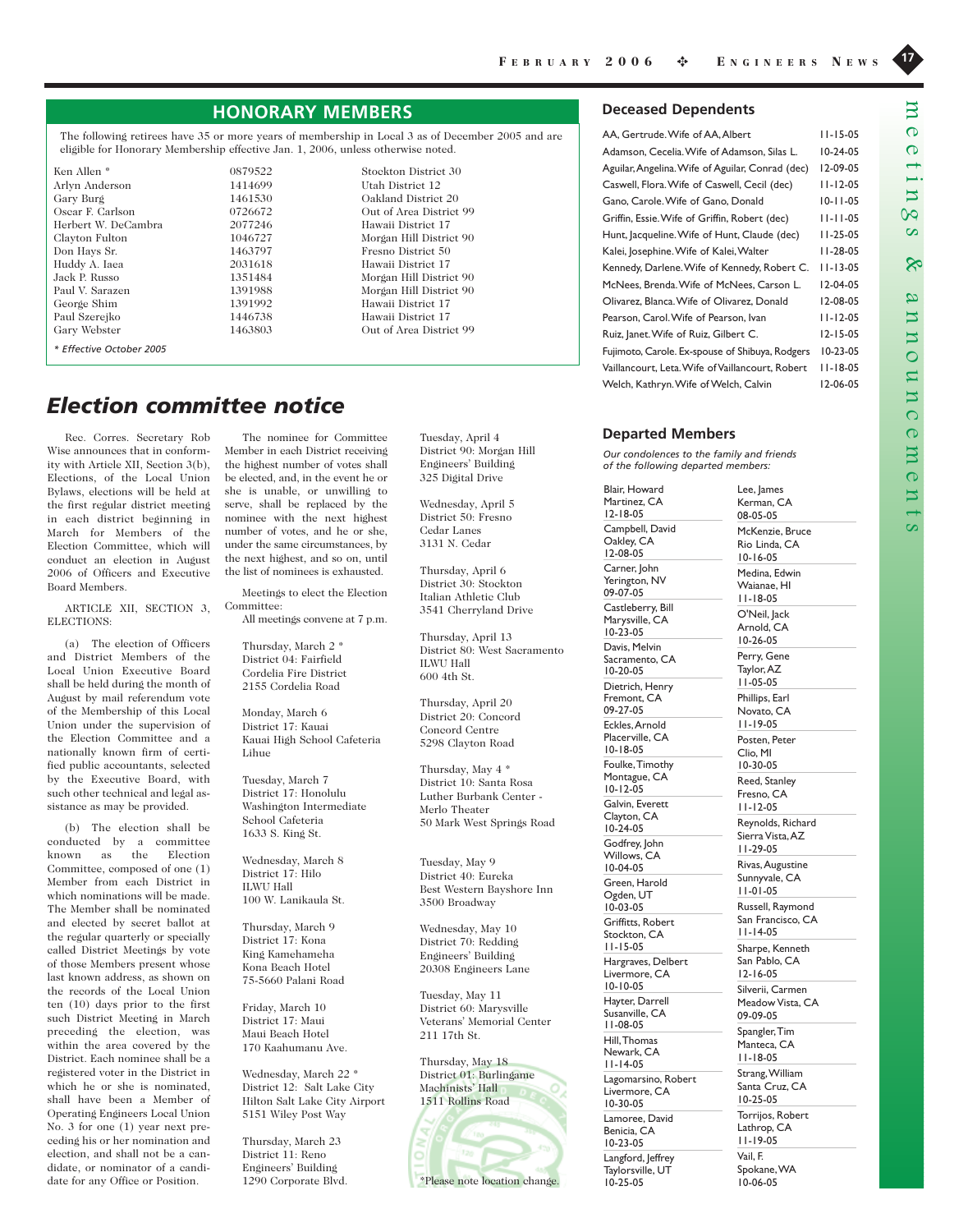SwapShop ads are offered free of charge to members in good standing for the sale or trade of personal items and/or real estate, and are usually published for two months. Please notify the office immediately if your item has been sold. Business related offerings are not eligible for inclusion in SwapShop. *Engineers News* reserves the right to edit ads. No phone-in ads please. Deadline 1st of the month. Limit two ads per issue.

To place an ad, type or print legibly and mail to:

Operating Engineers Local Union No. 3 3920 Lennane Dr., Sacramento, CA 95834 ATTN: SwapShop\*

Or fax ads to: SwapShop (916) 419-3487

Or e-mail to: webmaster@oe3.org

\*All ads must include Member Registration Number or ad will not appear. Ads should be no longer than 50 words.

FOR SALE: 1998 Dodge 4 X 2, Reg. cab, automatic air, power windows, power doors, power drivers seat, security system, remote entry, 24-valve Cummins diesel, 121K miles, new brakes, tires, fuel pump, re-built transmission. Limited slip diff, grill guard with after market fog lights and driving lights. High raven shell. 17 city, 25 hwy. MPG. New tire chains, extra set of wheels, good shape. Asking \$12,000. (510) 537-3769. Reg# 1989916.

FOR SALE: Delta Rockwell 12-in. table saw. Attached joiner, single motor driver, boat adjustments in all directions. \$350. Call (510) 215-7040. Reg# 1219576.

FOR SALE: 3 bdrm, 2 ba, 1,426 sq. ft. home, built 2005, Arizona City, AZ. Spacious, open, vaulted celings. Mstr bedroom-bath-walkin closets separated from other 2 bdrms-bath. 9-ft. kitchen barwalk-around island. 18-in. floor tile and carpets. Lot size is 63 X 110. Low taxes. Wife wants her Oregon doctors. \$168,000. PO Box 3854 Arizona City, AZ 85223. (520) 466-5945. dfourt@msn.com Reg# 0791585.

FOR SALE: Wane Stump Cutter, Towable 20 '' Wisconsin Robbin V4-65 Runs Good. Needs clutch.\$3,000.00 OBO. AND: Double Star MFG. Antique Free Standing Parlor Stove. Needs To

Be Refinished. \$1,800.00 OBO. Email patrick@itiworks.com or call Patrick @ (707) 544-6762. Reg# 2404458.

FOR SALE: '26 Ford "T" Bucket. All steel. Bt 64, 26 title, 372-350 HP, corvette engine, 10-spoke front drag wheels, Ansen Sprint Rear wheels, 3-speed trans., Chrome 4 in. drop axels, spring front axel, up-graded 2004. \$17,500 OBO. (916) 971-3338. Reg# 0702371. FOR SALE: 1983 Ford F-350 Diesel welding truck, 4-speed transmission with Lincoln SA-250 Diesel welder, 5th-wheel hitch. \$5,750 OBO. Call (209) 509-5696. Reg# 1043556.

FOR SALE: 1933, 330-foot Beaver Patriot Pusher. 250 hp Cummins motor, 57,000 miles, 6-speed Allison A/T 6500 watt diesel generator, 2 over-head air, 2 TV's, VCR, satellite dish, cd, backup camera, new tires, complete service in June 2005 and haven't taken it anywhere. Asking \$57,000. Call: (916) 989-3729. Reg# 2060978.

FOR SALE: Excavator bucket for sloping or loading trucks (7-ft. wide, 40 in. deep) smooth cutting edge, 2.2 yds. \$1,000. AND: Compaction wheel, 48-in. wide, 36 in. tall with grading blade on back. \$1,000. AND: excavator or large rubber hoe buckets, 36-in. deep, 36-in. tall, \$400. AND: 54 in. cast in place, 67-in. OD width, 36-in. deep, 36-in. tall. \$500. Call (559) 645-4598 or (559) 917- 4244. Reg# 1514852.

FOR SALE: 1982 Pace arrow motor home for sale, 34-ft new tire. generally needs carpet, asking 8,000. AND: 1983 nomad trailer, good condition, 22-ft, \$4,000. Ask for David or Cathy at (707) 224-3456 or cell: (707) 337-9625. Reg# 23337245

FOR SALE: Free standing wood stove, large cast-iron for 24-in. wood. Two doors in front, one door on left end, \$100. Call: (209) 634-5767. Reg# 1065265.

FOR SALE: Location, location, location. Attn: FISHERMEN-launch boat in 10 minutes, 3 bdr., 2 bth, 2 car garage, 2 outbuildings on large city lot, Shasta Lake. Health forces sale, circle driveway, 6 ft. cedar fence with gates, consider part trade for motorhome, OBO, see to appreciate. \$400,000. AND: 1995 FLHT, health forces sale, many dollars in extras, must see to appreciate. Call (530) 275-6882. Reg# 1956194.

FOR SALE: 1954 Chevy pick-up, ready to restore all parts and windows. \$2,500 OBO. Call (707) 449-1331. Reg# 2344280.

FOR SALE: 1984 AMC Eagle Ltd. Wagon. 4 X 4. 59,000 orig. miles. Fully loaded, excellent condition, engine and transmission. By original owner. \$3500 OBO. Call: (707) 422-2901. Reg# 1148299.

Reminder: Swap Shop ads MUST include your registration number and contact phone number in order to be included. Ads received later than the first of the month will be printed in the following month.

FOR SALE: 1997 Ford F350 Powerstroke 7.31 Diesel V8, Crew Cab, XLT, Long Bed, Line X. Tow package, clean exterior, red and white two-tone paint, specialty rear bumper, wheels and stepups. All power. Excellent interior, cruise control, 6 Disc changer, tinted windows and rear slider. Have maintenance records. 117,000+ miles. \$15,000. Call (707) 477- 6112. Reg# 634612.

FOR SALE: Beautiful 3 Br 2.5 Bath Town-Home on the island of Kauai, Hawaii. 3 years old in a quiet neighborhood, centrally located. 1200 sq ft, 2 car enclosed garage and 3 mins. to the beach. \$525,000. Photos available. (951) 454-2929 cell (808) 245-3703 home. E-mail hotlava@earthlink.net. Reg# 2002351.

FOR SALE: Lincoln 250 D.C. arc welder-2756 HR. Diesel, towable-- \$3,000. OBO. Call: (530) 378- 2453. Reg# 1425292.

FOR SALE: Records, 45 RPM, 78 RPM, 33.5 RPM, few big bands, many big name singers in 1950- 1880's. \$1 each, over 100 records. AND: 2 rear coil springs for 1964 Chevy Impala wagon, \$10 each. AND: Ford back cab glass, F150 Custom 1970 \$15. AND: Bicycle, 26-in., 3-speed boys: \$15. AND: Bowling balls, 2. One 16-pound, one 14-pound. \$2.50 each. Ask for Ed. Call: (650) 593-6385. Reg# 0558767.

FOR SALE: 1998 Ford Pick-up. Four wheel drive. Ford 150. White. Lots of rubber left. Also 18 mos. Of insurance, covers most all moving parts. \$13,000 or take over payments with OPEFCY. Has: V8, 5.4 L. engine. Automatic. 4 WD. 90,600 miles. Power everything. Am/FM stere/cassette, third door, XLT, air conditioning. Towing pkg. All correspondence sent to 900 Old Stockton Road #535. Oakdale, CA 95361. Reg# 418171.

FOR SALE: three- 3PT.DISK-\$500.00 EACH AND: one 8-FT RINGROLLER- \$800.00. AND: one 8FT. RINGROLLER \$1000.00. AND: one D4CAT 7U WIDE PADS, \$5,200 (ELEC. START) AND: one RD4 DOZER--AND A BGEE UNIT-- \$5,200.00. AND: one D4J -CAT-BGEE UNIT-\$4,500. AND: one 10- FT. FLAT ROLLER-\$1,000. AND: one A C 400 RIPPER-\$600. AND: one LANDPLANE-\$1,000. AND: one D2CAT.ORCHART CAT.- \$5,100. Call: (707) 422-4146 OR (c) (707) 326-1544. Reg# 711800.

FOR SALE: Wane Stump Cutter, Towable 20 '' Wisconsin Robbin V4-65 Runs Good. Needs Clutch.\$3,000.00 obo. AND: Double Star MFG. Antique Free Standing Parlor

Stove. Needs To Be Refinished. \$1,800.00 obo. Email: patrick@itiworks.com or call @ (707) 544- 6762. Reg# 2404458.

FOR SALE: 1979 Chevy K10 4X4, 4-inch lift, new 400 small block, needs paint, CD player, 35-inch tires. Needs nothing but a good home and operator, perfect for a ranch truck or high school kid, very dependable. Best offer takes truck. Call Justin at (925) 963- 5527. Reg# 2524291.

FOR SALE: Lincoln Town Car, 1995 executive series. White, grey leather interior, \$76K miles. Within the last six months, vehicle has been upgraded with new ac, rear brakes, rear springs and air compressor, seat panel. Tires and windshield are also new. Total cost over \$3K in upgrades. Vehicle well above excellent condition. Asking \$6,000. Grass Valley: (530) 477- 8837. Reg# 0865600.

WANTED: Ultra light airplanes, uncompleted kits, bent or broken, basket cases and/or parts. Call (707) 738-2457. Reg# 1166637.

FOR SALE: Asphalt cutter (pizza cutter). Attachments. International Model 140 BM. Used once, very good shape.\$600. AND: 3 pavement breakers (jackhammers), all 90 pounds, two are 4 bolt head, one is 2 bolt head. All in good shape. \$300 for all three. AND: 1999 Ford Expedition 4X4 5.4L AT PS. Air, Heavy duty trailer towing package. Very clean.\$9,900. Call (707) 722-4568. Reg.# 1087450.

FOR SALE: Nice metal Lathe, American-made (south bend). Well-tooled with 3 and 4 jaw chucks. Sixteen-in.swing with 8 foot bed. Nice for home or shop. \$2150 OBO. Call (510) 782-9521. AND: 1800's upright piano-solid walnut, American-made, mostly refinished, beautiful, \$850 OBO. AND: 16-ft. loading ramp, commercial, 18-in. wide. \$60. Call (510) 782-9521, leave message. Reg# 1137650.

ROOM FOR RENT: You only need to bring your horse and a friendly dog with you. One bedroom with private bath located in Middletown, CA near Clear Lake. Boarding for horses is free, 20 acres. \$600 mo. Call (707) 928- 1006. Reg# 2002677.

FOR SALE: Snap-on parts washer, PBD32, 30-gallon, hardly used, excellent condition. \$500 OBO. (650) 364-3784. Reg# 268862.

FOR SALE: Condo, 1,200 sq. ft. 3 bedrooms, 2-bath, 200 sq. ft., enclosed patio. Fireplace and recently installed grid windows throughout. Slanted ceilings with grid windows. Located upstairs-end unit near downtown, Reno, NVcarpet allowance, 150,000-phone: (775) 324-0435. Reg# 228010.

FOR SALE or TRADE: 1971 Kenworth COE, excellent 350 Cummins, 13-speed, tandem rear, long wheel base, second owner. Nice shape. \$5,000 OBO. Will trade for farm tractor, prefer Larger M.M. or Oliver or drop deck trailer or diesel air compressor or ?? Please call: (775) 623-4353. Reg# 2548805.

FOR SALE: Elegant country home on beautiful park-like acre, 50 miles east of Sacramento among towering pines at 3200 ft. elevation in scenic Sierra Nevada foothills. 3-bd, 2.5 bath, sunny kitchen, central heat/air-conditioning, beautifully landscaped, pool, spa, barn, horse paddock, shelter, garden, fruit trees, wee. Photo tour at http://AppleHillHaven.com. Asking \$749,000. (530) 647- 1996. Reg# 1594208.

FOR SALE: 1971 VW convertible superbeetle, 59,000 miles new front-end, tires, brakes, bumpers, top in great cond.,low miles on engine. Car is very nice, everything works and runs great.\$6500. O.B.O. Call Paul @ (925) 250-2983 or paul-schuette@sbcglobal.net Reg# 261156.

FOR SALE: 2 bed, 2 bath, 1,608 sq. ft. home, large deck and carport. Insulate 2,080 sq. ft. shop. Two-story barn, woodsheds, green house! 425K. Call (530) 534-7993 or (509) 663-3389. Reg# 1075489.

**Finance Your** Loan at the **OE Credit Union AUTOS BOATS MOTORCYCLES TRAILERS RECREATIONAL VEHICLES GREAT RATES EXCEPTIONAL SERVICE Operating Engineers** Local Union No. 3 **Federal Credit Union** 1-800-877-4444 www.oefcu.org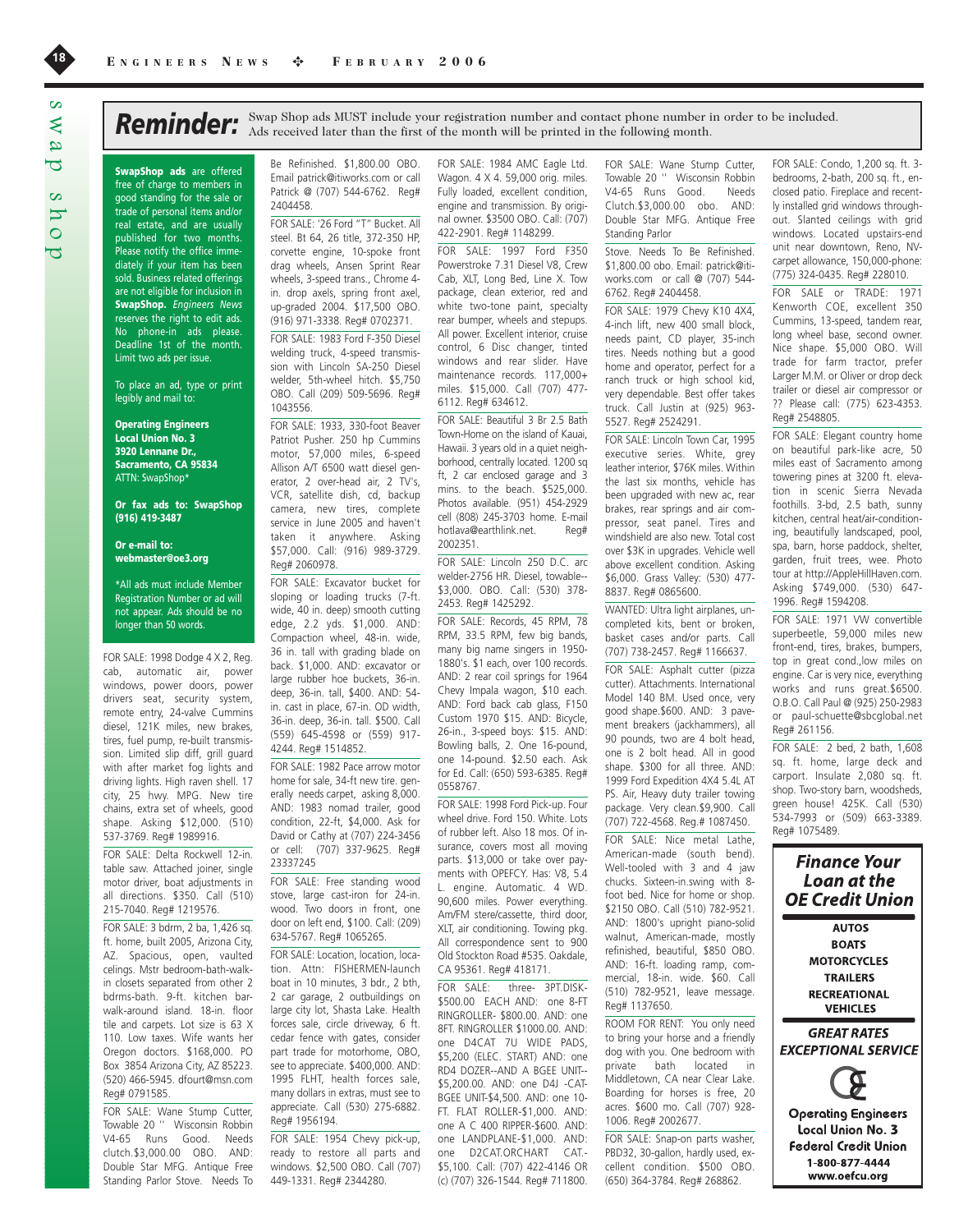## FROM NEVADA

## *Weather can't shut down the shoot*

The Nevada economy continues its strong performance. Unemployment is at a national low at about 4 percent. Job growth average is between 6 percent and 7 percent.

The work picture for construction jobs in 2006 is promising. Residential growth may slow; however, road, highway and commercial site work will increase. Many big projects have been com-



*From left: Organizer Paul McKenzie and Journey-level Operator Sonny Williams participate in the Nevada 2006 AFL-CIO trap shoot.*

pleted, including the train trench and part of the Carson Bypass. Other sizeable projects starting soon include another phase of the Carson Bypass, the roadway for I-580 South and the new addition to the Tracy Power Plant.

The start of a new year brings new responsibilities. This is a reminder to keep the hall updated on all address and phone number changes, make sure you are registered to vote and read all Local 3 correspondence.

Operating Engineers Health and Welfare improvements have been made due to the stability of the Health and Welfare Fund. To ensure the continued stability of the fund, use only Preferred Provider Organization (PPO) doctors, hospitals and labs and whenever possible, use generic drugs.

The first Reno snow storm of the year found local unions gathering together for the first AFL-CIO trap shoot of 2006. Local 3 was represented by **Eli Walker Jr., Leo Roysdon, Sonny Williams** and **Paul McKenzie**. The rain and snow may have shut down the work, but it didn't shut down the shoot. The AFL-CIO trap shoots are a fund-raiser for political candidates supported by union affiliates in the state. Later in the year, unions from Southern Nevada will come to the line in Las Vegas, while unions from Northern Nevada will shoot in Reno to crown a state champion for the year.

Remember: Work safe and stay active in Local 3 and volunteer for Operating Engineers Community Action Team (OE CAT) activities. See you at our next district meeting on March 23.

# *Kauai gets busy*

As mentioned before, not since 1992's Hurricane Iniki has there been such a boom in the construction industry on this island. Local 3 signatory contractors and members are busy and will remain busy through 2007 as Honolulu-based contractors are back and bidding on more and more work. Some of the larger contractors currently on Kauai are **Earthworks, Goodfellow Brothers, Parsons/RCI, Koga Engineering** and **Niu Construction**.

Current and upcoming large projects include: \$1.5 billion Kauai Lagoons; Coco Palms' 200 condos with 104 hotel rooms, restaurants and a spa; a Schuler Homes 56 unit development in Puhi; Courtyard by Marriott's 195-unit condo resort development in Waipouli; Alexander & Baldwin's 135 condos and single-family homes development in Port Allen; Knudsen Trust's \$40 million project in Poipu and Poipu Realty Partners' 635 multifamily unit near Poipu Village.

FROM HAWAII



*From left: Business Agent Clarence "Black" Huihui, Micah Higashi, Asst. District Rep. Patrick Santos, Kimo Palama, Evan Vasconsalles, Gerard Oga and District Rep. Allan Parker pose for a picture on Kauai.*

*From left: District Rep. Allan Parker, Kimo Rosa, Predeep Chand, Job Steward Kent Pacleb, Business Agent Clarence "Black" Huihui and Asst. District Rep. Patrick Santos take a picture on Earthworks's Wailua Kauai Waterline Project.*



*From left: Niu Construction's Destry Lumbao, Wade Nakamoto and Verald Burdett.*



## *Members fish Oahu*

Local 3's silver fishermen are the "reel" deal. Mixing business with pleasure, Local 3 members went fishing on the island of Oahu. Known by many as the "silver fisherman," these guys not only know how to operate equipment, they also master the seas, especially Retiree **Albert Vesely**, who took 45 minutes reeling in a 201-pound Blue Marlin, proving once again, Local 3 members truly are jacks of all trades.



*From left: Top Grade's Ray Ortiz, Peterson's Clayton Kinard, Retiree Albert Vesely, Blue Marlin and Reed & Graham's Ramon Sanchez take a day off for Oahu Island fishing.*